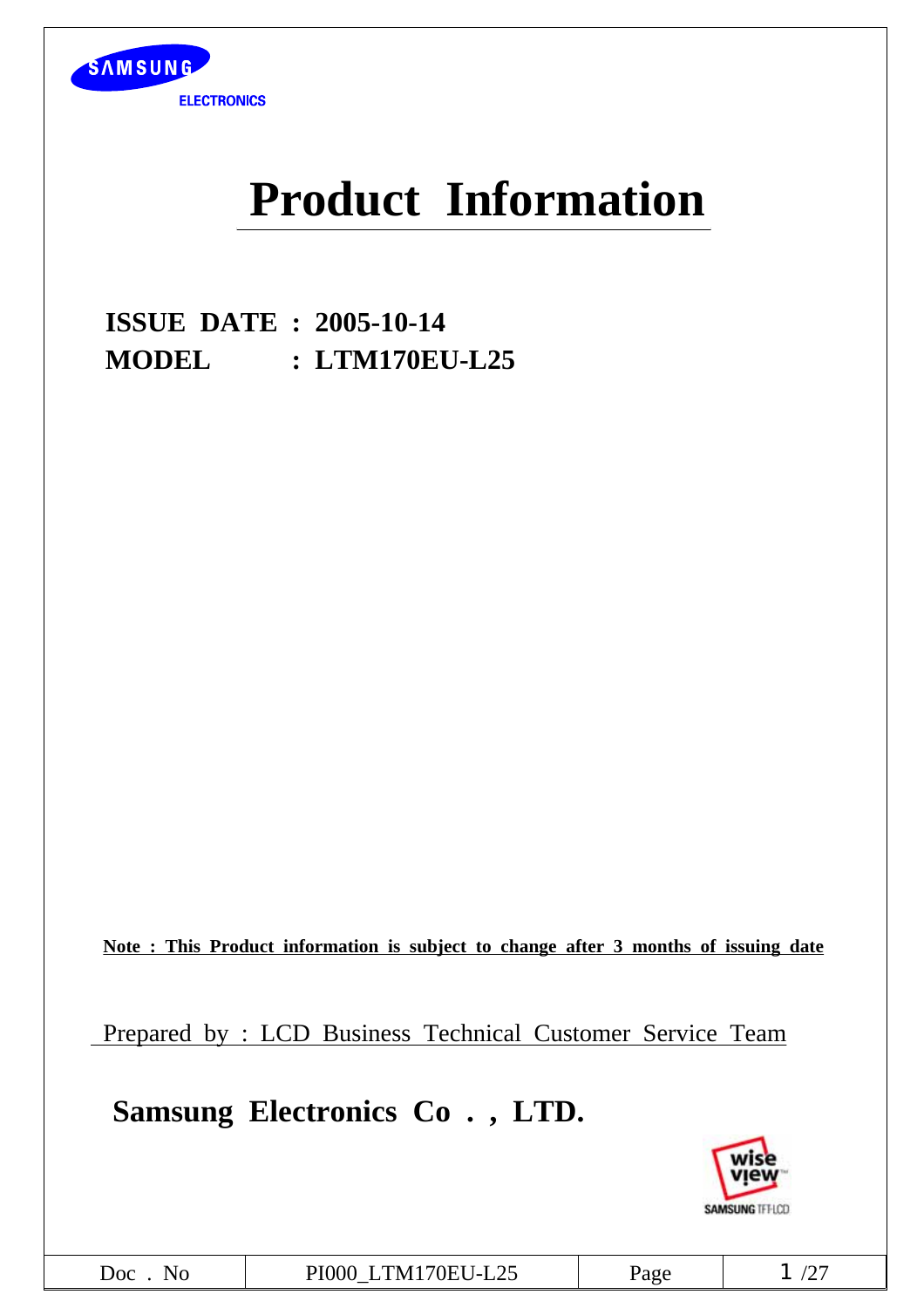# **Contents**

| General Description                                                                 |                                                                                                                             | --------------------------- (3)      |      |
|-------------------------------------------------------------------------------------|-----------------------------------------------------------------------------------------------------------------------------|--------------------------------------|------|
| 1. Absolute Maximum Ratings<br>1.2                                                  | 1.1 Absolute ratings of environment<br>Electrical Absolute Ratings                                                          | --------------------------- (4)      |      |
| 2. Optical Characteristics                                                          |                                                                                                                             |                                      |      |
| 3. Electrical Characteristics<br>3.1 TFT LCD Module<br>3.2 Back-light Unit          |                                                                                                                             | --------------------------- $(10)$   |      |
| 4. Block Diagram<br>4.1 TFT LCD Module<br>4.2 Back-light Unit                       |                                                                                                                             | ----------------------------- $(13)$ |      |
| 5. Input Terminal Pin Assignment<br>5.2 LVDS Interface<br>5.3 Back-light Unit       | 5.1 Input Signal & Power<br>5.4 Input Signals, Basic Display Colors and Gray Scale of Each Color                            | ---------------------------- $(14)$  |      |
| 6. Interface Timing                                                                 | 6.1 Timing Parameters (DE only mode)<br>6.2 Timing Diagrams of Interface Signal (DE only mode)<br>6.3 Power ON/OFF Sequence | ---------------------------- $(19)$  |      |
| 7. Outline Dimension                                                                |                                                                                                                             | ---------------------------(24)      |      |
| 8. General Precaution<br>8.1 Handling<br>8.2 Storage<br>8.3 Operation<br>8.4 Others |                                                                                                                             | ----------------------------(26)     |      |
| Doc. No                                                                             | PI000_LTM170EU-L25                                                                                                          | Page                                 | 2/27 |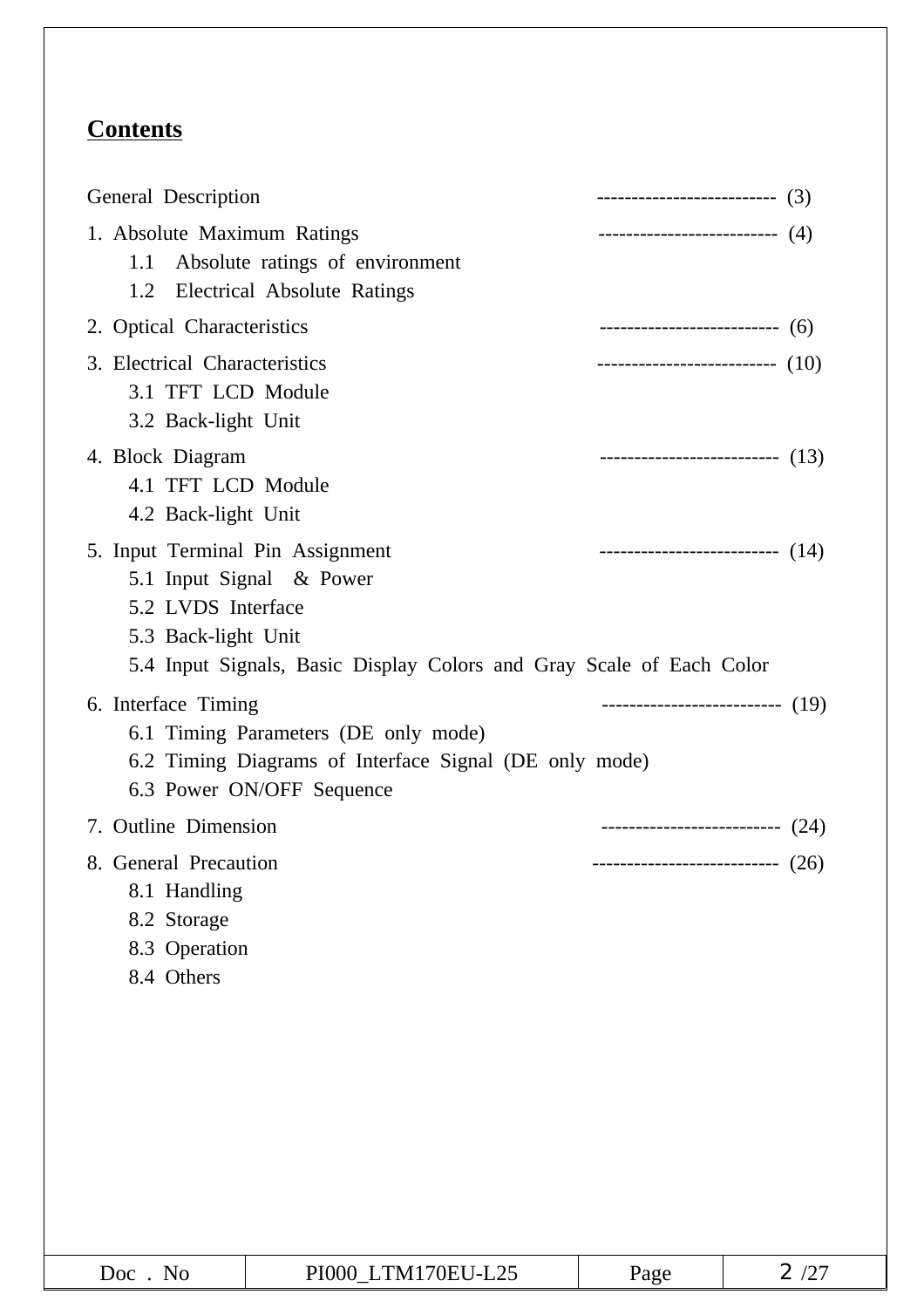# **General Description**

#### **\* Description**

LTM170EU-L25 is a color active matrix TFT (Thin Film Transistor) liquid crystal display (LCD) that uses amorphous silicon TFTs as switching devices. This model is composed of a TFT LCD panel, a driver circuit and a back-light system. The resolution of a 17.0" contains 1280 x 1024 pixels and can display up to 16.2 millions colors.

#### **\* Features**

- High contrast ratio, high aperture structure
- TN(Twisted Nematic) mode
- Wide viewing angle
- High speed response
- SXGA(1280 x 1024 pixels) resolution
- Low power consumption
- 2 dual CCFTs(Cold Cathode Fluorescent Tube)
- DE(Data Enable) mode
- LVDS (Low Voltage Differential Signaling) interface (2pixel/clock)
- COMPACT SIZE DESIGN
- Pb-free configuration
- RoHS compliance

#### **\* Applications**

Workstation & desktop monitors

Display terminals for AV application products

Monitors for industrial machine

\* If the module is used to other applications besides the above, please contact SEC in advance.

#### **\* General information**

| Specification           | Unit   | <b>Note</b> |
|-------------------------|--------|-------------|
| 337.92(H) x 270.336(V)  | mm     |             |
| a-Si TFT active matrix  |        |             |
| 16.2M                   | colors |             |
| 1280 x 1024             | pixel  |             |
| RGB vertical stripe     |        |             |
| $0.264(H)$ x $0.264(W)$ | mm     |             |
| Normally White          |        |             |
| ARC-Glare (2H)          |        |             |
|                         |        |             |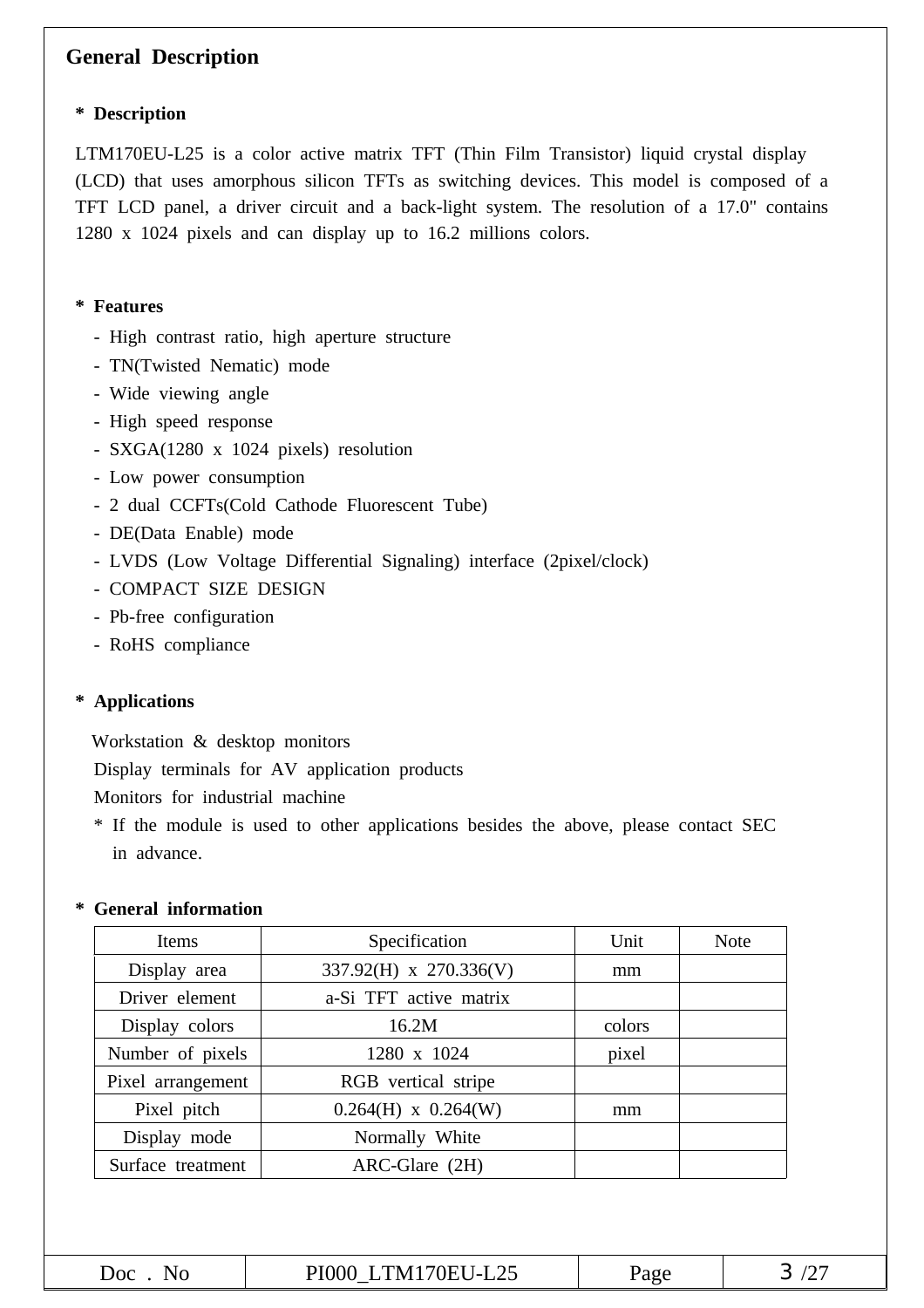#### **\* Mechanical information**

| Item   |               | Min.                     | Typ.                     | Max.  | <b>Note</b> |
|--------|---------------|--------------------------|--------------------------|-------|-------------|
| Module | Horizontal(H) |                          | 358.5                    |       | mm          |
| size   | Vertical(V)   |                          | 296.5                    |       | mm          |
|        | Depth(D)      | $\overline{\phantom{0}}$ | $\overline{\phantom{0}}$ | 17.5  | mm          |
|        | Weight        | $\overline{\phantom{0}}$ | -                        | 1,950 | g           |

### **1. Absolute Maximum Ratings**

1.1 Absolute ratings of environment

| Item                                                 | Symbol      | Min.  | Max. | Unit | <b>Note</b> |
|------------------------------------------------------|-------------|-------|------|------|-------------|
| Storage temperature                                  | <b>TSTG</b> | $-25$ | 60   |      | ( 1 )       |
| Operating temperature<br>(Glass surface temperature) | <b>TOPR</b> |       | 50   |      | (1)         |
| Shock (non - operating)                              | Snop        |       | 50   | G    | (2),(4)     |
| Vibration (non - operating)                          | Vnop        |       | 1.5  | G    | (3),(4)     |

- Note (1) Temperature and relative humidity range are shown in the figure below. 90 % RH Max. (  $40 °C \geq Ta$  ) Maximum wet-bulb temperature at 39 °C or less. (Ta > 40 °C) No condensation.
	- (2) 11ms, sine wave, one time for  $\pm X$ ,  $\pm Y$ ,  $\pm Z$  axis
	- (3) 10-300 Hz, Sweep rate 10min, 30min for X,Y,Z axis
	- (4) At vibration and shock test, the fixture which holds the module to be tested has to be hard and rigid enough so that the module would not be twisted or bent by the fixture.

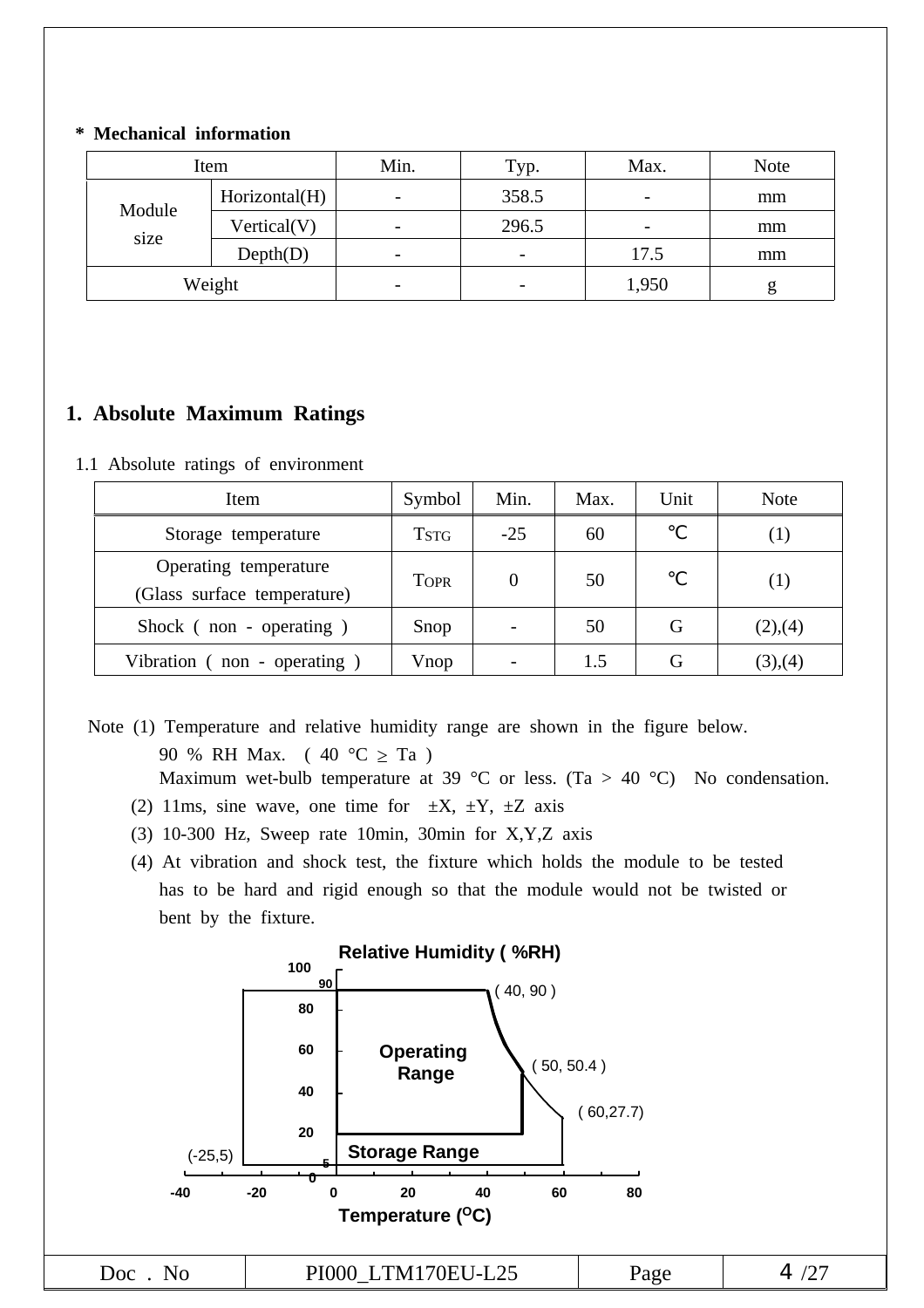### 1.2 ELECTRICAL ABSOLUTE RATINGS

#### (1) TFT LCD Module  $(Vss = GND = 0 V)$

| Item                 | Symbol   | Min.      | Max. | Unit | <b>Note</b> |
|----------------------|----------|-----------|------|------|-------------|
| Power Supply Voltage | $V_{DD}$ | $Vss-0.5$ | ნ.პ  |      |             |

### NOTE (1) Within Ta (  $25 \pm 2$  °C)

#### (2) BACK-LIGHT UNIT (Ta =  $25 \pm 2$ °C)

| Item           | Symbol | Min. | Max. | Unit. | Note   |
|----------------|--------|------|------|-------|--------|
| Lamp Current   |        | 2.0  | 7.0  | mArms | ), (2) |
| Lamp Frequency |        | 40   | 80   | kHz   |        |

NOTE

(1) Permanent damage to the device may occur if maximum values are exceeded. Functional operation should be restricted to the conditions described under Normal Operating Conditions.

(2) Specified values are for a single lamp (Refer to the Note (1) in the page 12 for further information).

| பட<br>70EU<br>'NI<br>N.<br>--<br>oc<br>aoe<br>∽<br>ب ∠∟−ا י<br>∼<br><b>LATILLE</b> |
|------------------------------------------------------------------------------------|
|------------------------------------------------------------------------------------|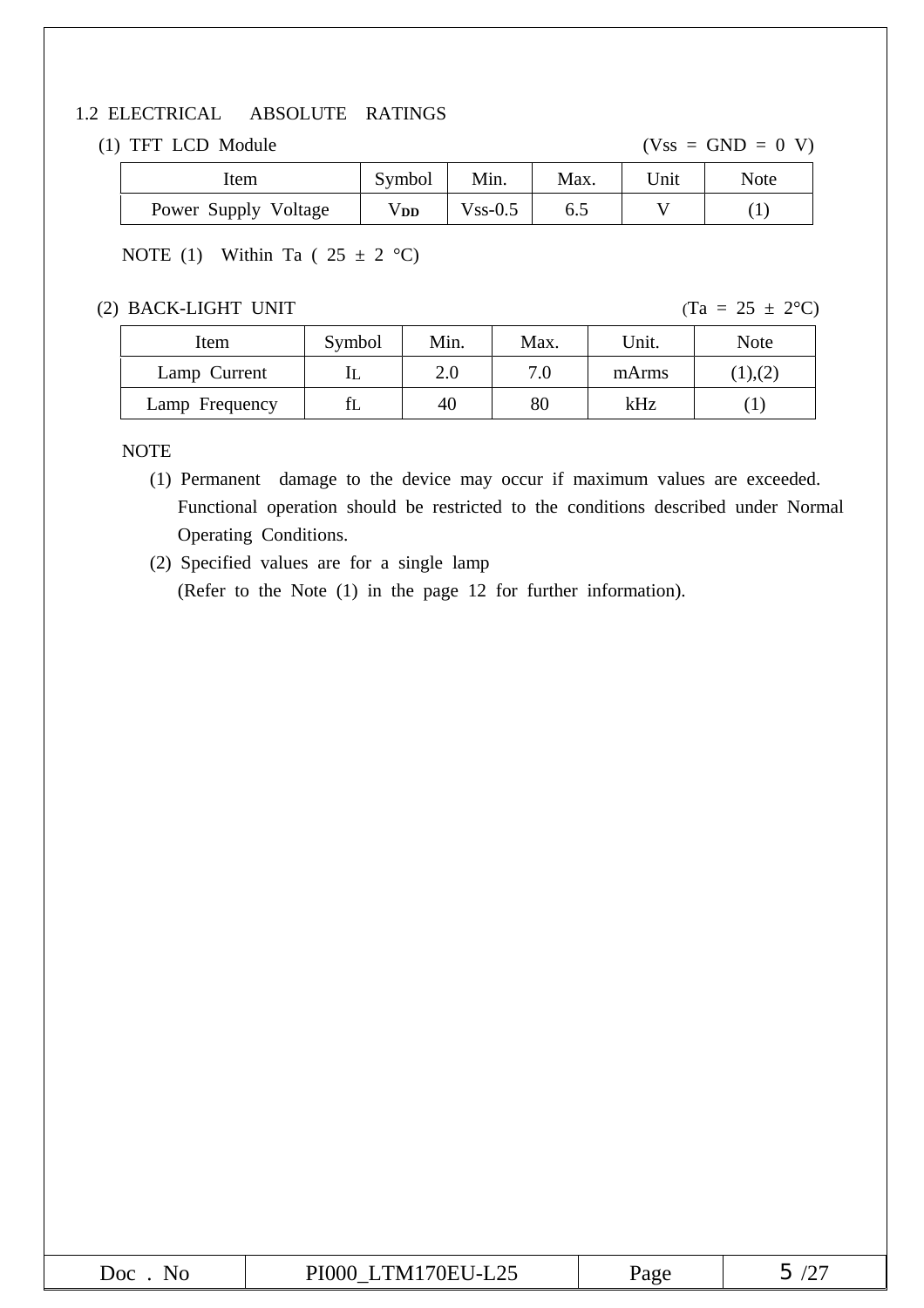# **2. Optical Characteristics**

The following items are measured under stable conditions. The optical characteristics should be measured in a dark room or equivalent state with the methods shown in Note (1).

# Measuring equipment : TOPCON BM-5A, BM-7, PHOTO RESEARCH PR650 Eldim EZ-Contrast

| (Inverter Freq.: 50kHz)                    |                                              |            | * Ta = 25 $\pm$ 2°C, | $VDD=5V,$                |       |                          | fv= 60Hz, $f_{DCLK}$ =54MHz, IL = 6.5mArms |              |  |     |
|--------------------------------------------|----------------------------------------------|------------|----------------------|--------------------------|-------|--------------------------|--------------------------------------------|--------------|--|-----|
| Item                                       |                                              | Symbol     | Condition            | Min.                     | Typ.  | Max.                     | Unit                                       | <b>Note</b>  |  |     |
| Contrast Ratio<br>(Center of screen)       |                                              | C/R        |                      |                          | 700   |                          |                                            | (3)<br>BM-5A |  |     |
| Response                                   | Rising                                       | <b>Tr</b>  |                      | $\overline{\phantom{0}}$ | 2.0   | $\overline{\phantom{a}}$ |                                            | (5)          |  |     |
| Time                                       | Falling                                      | <b>Tf</b>  |                      |                          | 6.0   | $\qquad \qquad -$        | msec                                       | $BM-7$       |  |     |
| Luminance of White<br>(Center of screen)   |                                              | YL         | Normal<br>$\phi = 0$ |                          | 400   | $\overline{\phantom{0}}$ | cd/m2                                      | (6)<br>BM-5A |  |     |
|                                            | Red                                          | Rx         | $\theta = 0$         |                          | 0.650 |                          |                                            |              |  |     |
|                                            |                                              | <b>Ry</b>  |                      |                          | 0.330 |                          |                                            |              |  |     |
|                                            | Green                                        | Gx         | Viewing              |                          | 0.300 |                          |                                            |              |  |     |
| Color<br>Chromaticity                      |                                              | Gy         | Angle                |                          |       |                          | 0.600                                      |              |  | (7) |
| (CIE 1931)                                 | Blue                                         | Bx         |                      |                          | 0.150 |                          |                                            | <b>PR650</b> |  |     |
|                                            |                                              | <b>By</b>  |                      |                          | 0.080 |                          |                                            |              |  |     |
|                                            | White                                        | Wx         |                      |                          | 0.313 |                          |                                            |              |  |     |
|                                            |                                              | Wy         |                      |                          | 0.329 |                          |                                            |              |  |     |
|                                            | Hor.                                         | $\theta$ L |                      |                          | 75    | $\overline{\phantom{0}}$ |                                            |              |  |     |
| Viewing                                    |                                              | $\theta$ R | $CR \ge 10$          |                          | 75    |                          |                                            | (8)          |  |     |
| Angle                                      |                                              | $\phi$ H   |                      |                          | 75    | $\overline{\phantom{a}}$ | Degrees                                    | BM-5A        |  |     |
|                                            | Ver.<br>$\phi$ L<br>$\overline{\phantom{0}}$ |            | 60                   | $\overline{\phantom{a}}$ |       |                          |                                            |              |  |     |
| <b>Brightness Uniformity</b><br>(9 Points) |                                              | Buni       |                      |                          |       | 25                       | $\%$                                       | (4)<br>BM-5A |  |     |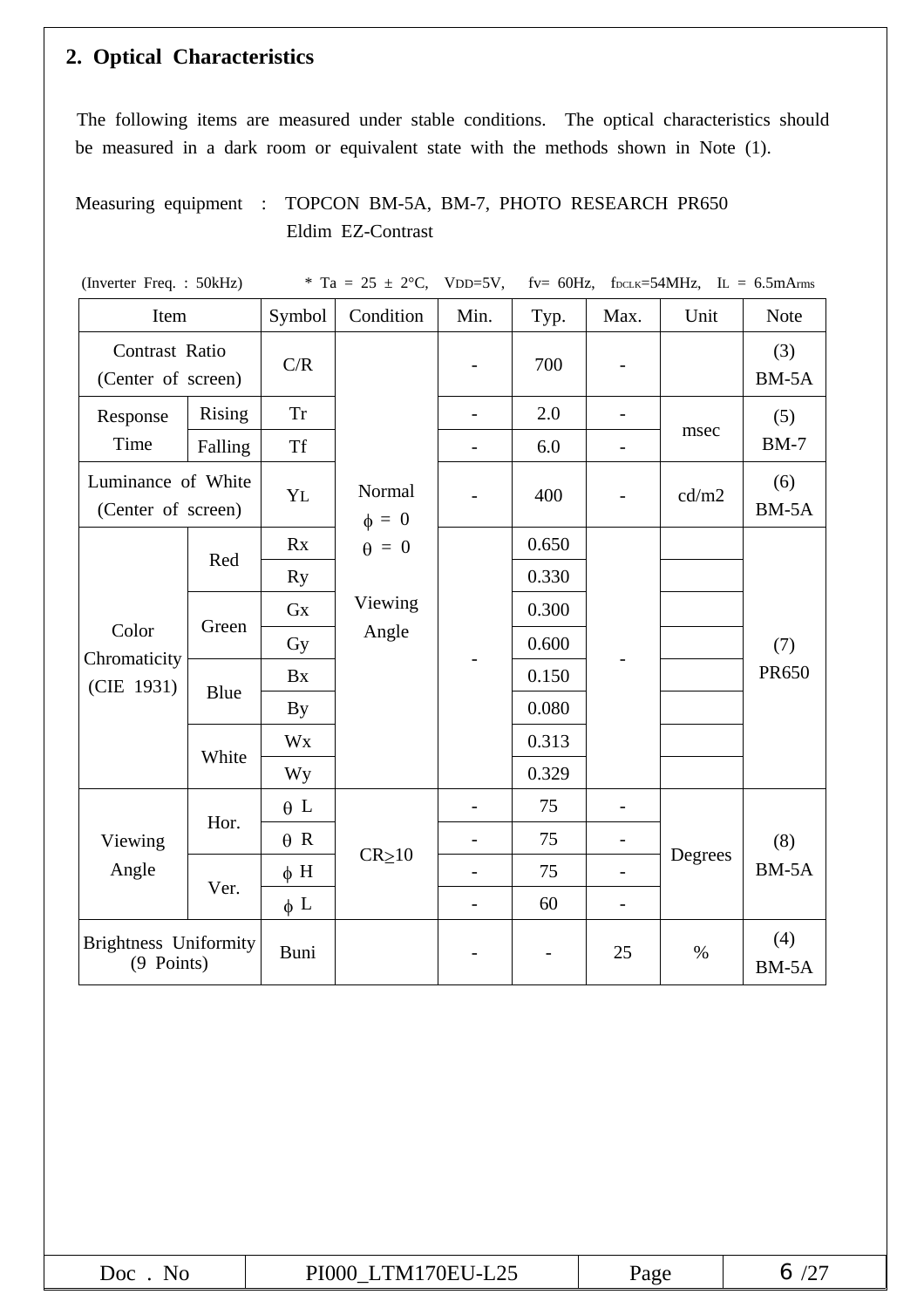#### Note 1) Test Equipment Setup

The measurement should be executed in a stable, windless and dark room between 30min and 40min after lighting the back-light at the given temperature for stabilization of the back-light. This should be measured in the center of screen.

Single lamp current : 6.5mA (Refer to the note(1) in the page 12 for more information.) Environment condition : Ta =  $25 \pm 2$  °C





Note 2) Definition of test point

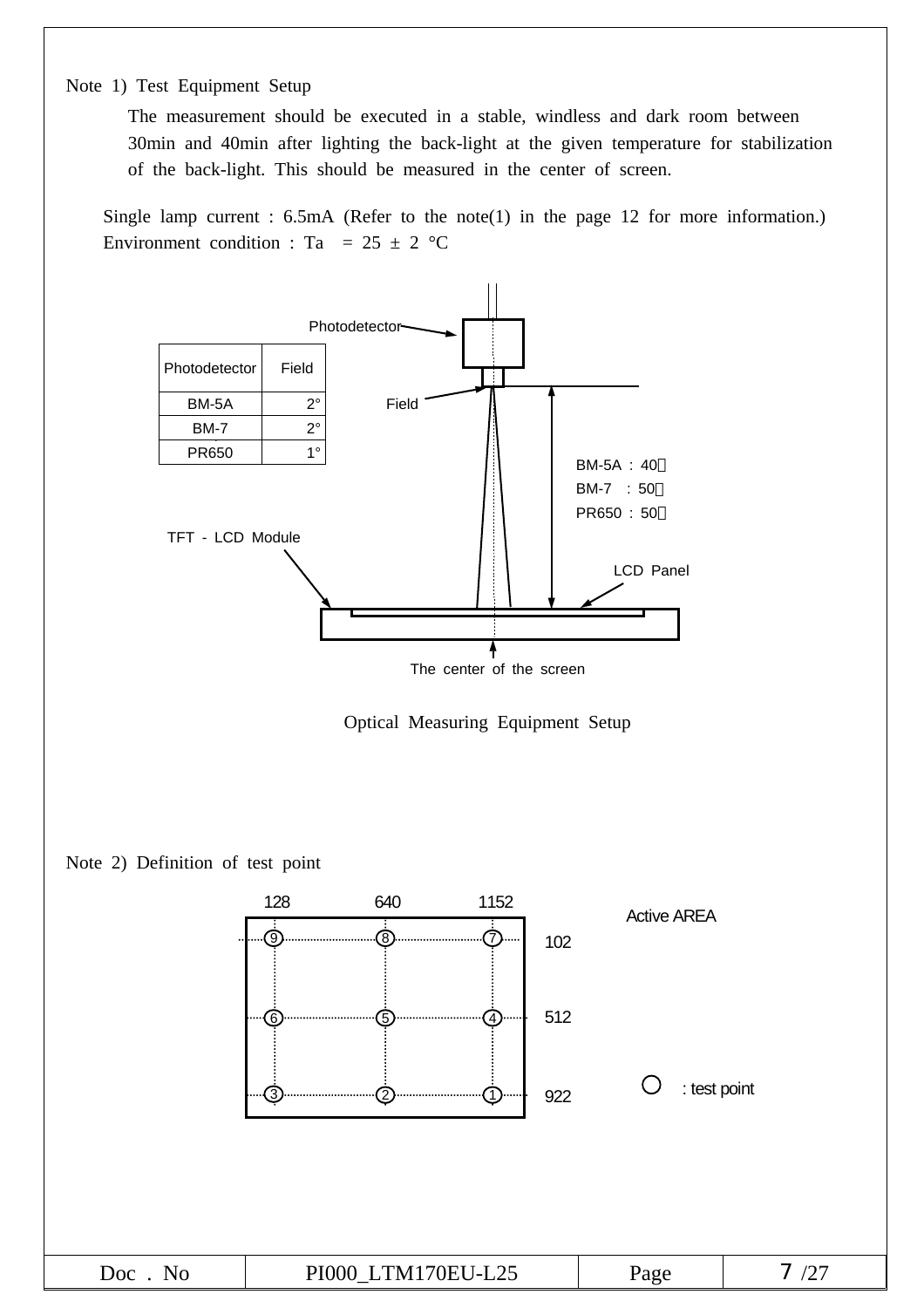Note 3) Definition of Contrast Ratio (C/R) : Ratio of gray max (Gmax) & gray min (Gmin) at the center point of the panel

$$
CR = \frac{G \max}{G \min}
$$

Gmax : Luminance with all pixels white Gmin : Luminance with all pixels black

Note 4) Definition of 9 points brightness uniformity

*Buni*  $B$  max –  $B$ *B*  $= 100 * \frac{(B \max - B \min)}{D}$ max

Bmax : Maximum brightness Bmin : Minimum brightness



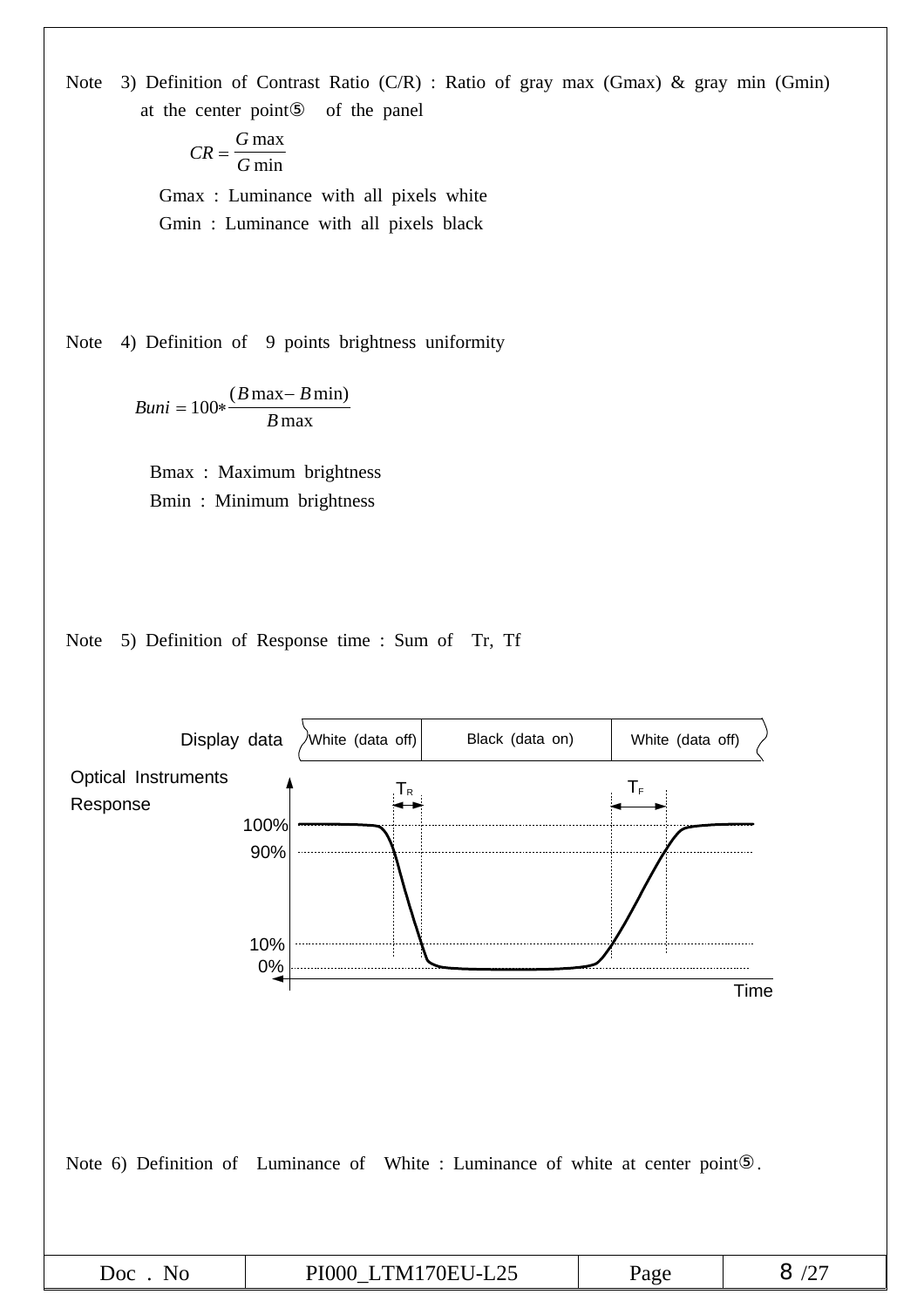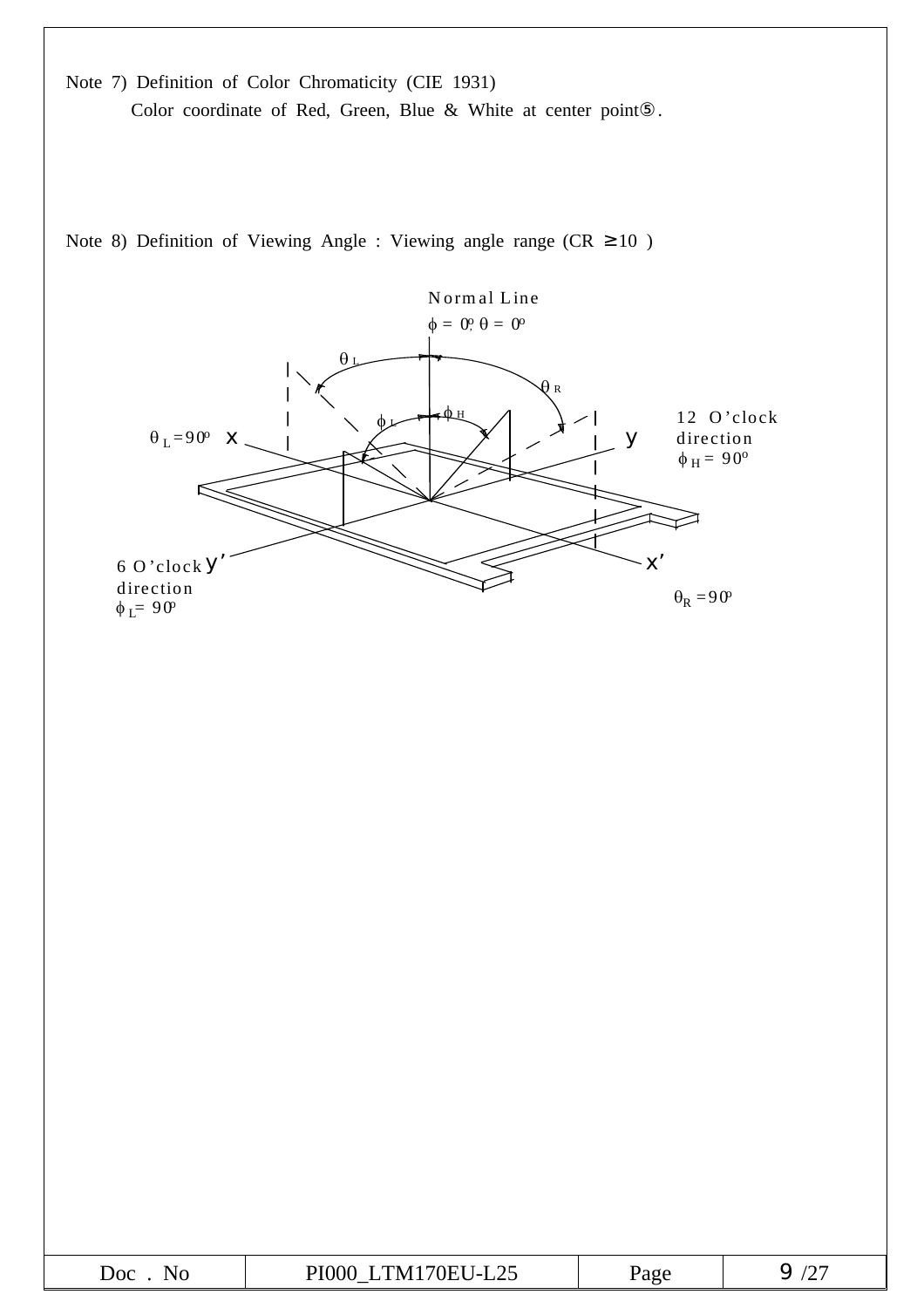# **3. Electrical Characteristics**

# 3.1 TFT LCD MODULE

#### $Ta = 25^{\circ}C$

|            | Item                    | Symbol                 | Min. | Typ.         | Max.   | Unit          | <b>Note</b> |
|------------|-------------------------|------------------------|------|--------------|--------|---------------|-------------|
|            | Voltage of Power Supply | <b>V</b> <sub>DD</sub> | 4.5  | 5.0          | 5.5    | V             | (1)         |
|            | Interface type          | <b>LVDS</b>            |      | DS90C383/385 |        | DS90C386 Pair |             |
| Current of | <b>Black</b><br>(a)     |                        |      | 600          |        | mA            |             |
| Power      | (b) White               | $I_{DD}$               |      | 500          |        | mA            | (2),(3)     |
| Supply     | Dot<br>(c)              |                        |      | 700          | 850    | mA            |             |
|            | Vsync Frequency         | $f_V$                  | 55   | 60           | 77     | Hz            |             |
|            | Hsync Frequency         | $f_H$                  | 56.7 | 64           | 82.082 | kHz           |             |
|            | Main Frequency          | $f_{DCLK}$             | 40   | 54           | 69.28  | <b>MHz</b>    |             |
|            | Rush Current            | <b>I</b> RUSH          |      |              | 3.0    | A             | (4)         |

Note (1) The connector for display data & timing signal should be connected.(Vss=0V) (2)  $fV=60Hz$ ,  $fDCLK =54MHz$ ,  $VDD = 5.0V$ , DC Current.

- (3) Power dissipation check pattern(LCD Module only)
	-
	- a) Black Pattern b) White Pattern



c) Dot Pattern

|         |                    | Ř<br>$\Omega$<br>Þ<br>R<br>RR<br>R<br>$\mathsf{I}$<br>$R$ $R$ $R$<br>R R<br>$\mathsf{P}$<br>RR C R<br>$\mathbb{R}$<br>D<br><b>RR</b><br>$ {\mathsf R} $<br>ÞI<br>′ା<br>GRR<br><b>C</b><br>$R$ R<br>R R<br><b>RR</b><br><b>C</b><br>Q.<br>$\mathbb{R}$<br>R<br>Þ<br>$\Gamma$<br>D<br><b>R</b><br>R R<br>$\overline{R}$<br>IG.<br>₽I<br><b>RR</b><br>G<br>$\overline{D}$<br>$\Box$<br>D<br>$\mathsf{D}$<br>Þ | R<br>Þ.<br>CIRR<br>IR<br>RC<br>R<br>RQR<br>IR |
|---------|--------------------|------------------------------------------------------------------------------------------------------------------------------------------------------------------------------------------------------------------------------------------------------------------------------------------------------------------------------------------------------------------------------------------------------------|-----------------------------------------------|
| Doc. No | PI000 LTM170EU-L25 | Page                                                                                                                                                                                                                                                                                                                                                                                                       | 1027                                          |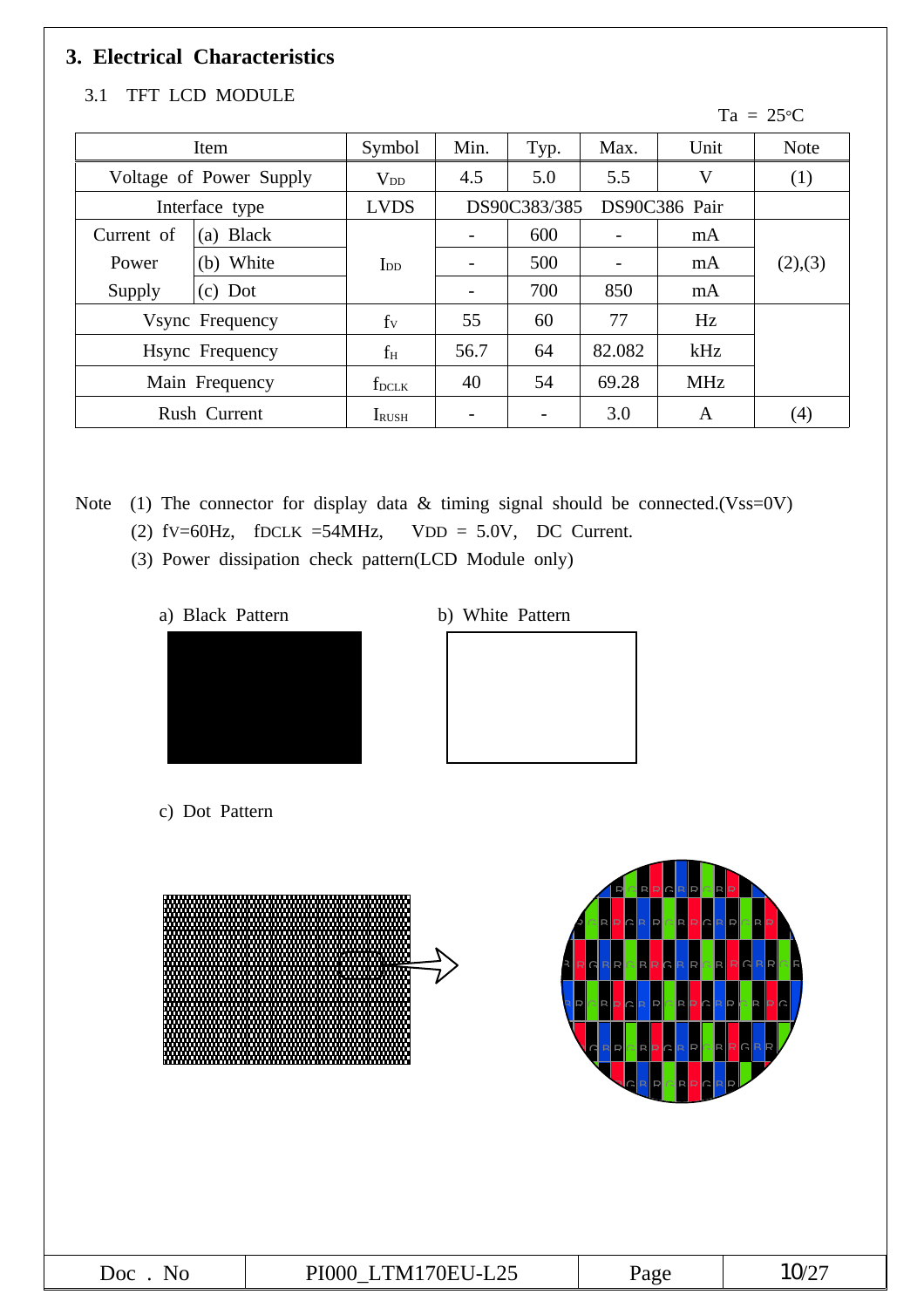(4) Measurement Conditions



Note : Control Signal : High(+5V) Low(Ground) All Signal lines to panel except for power 5V : Ground The rising time of supplied voltage is controlled to 470us by R3 and C2 value.



| Doc | TM170EU-L25 | 'age | — — — / 1 |
|-----|-------------|------|-----------|
| NO  | PI000       |      | . سه      |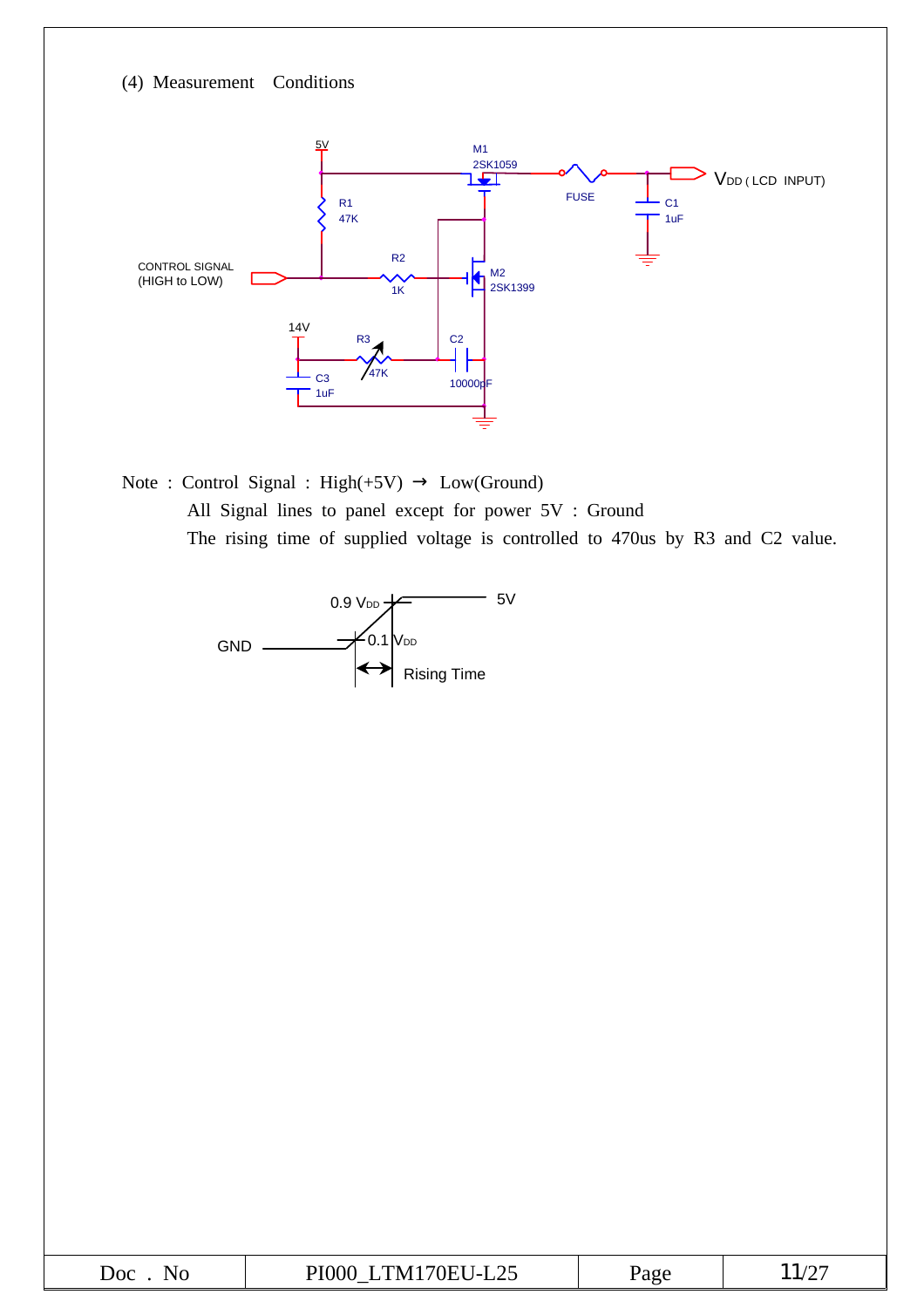#### 3.2 BACK-LIGHT UNIT

The back-light system is an edge - lighting type with 2 dual CCFTs ( Cold Cathode Fluorescent Tube ) The characteristics of two dual lamps are shown in the following tables.

|  | $\cap$ or $\cdot$ |
|--|-------------------|
|--|-------------------|

| Item            | Symbol         | Min.                     | Typ.                     | Max.                     | Unit  | <b>Note</b>       |  |
|-----------------|----------------|--------------------------|--------------------------|--------------------------|-------|-------------------|--|
| Lamp Current    | IL             | 3.0                      | 6.5                      | 7.0                      | mArms | $\left( 1\right)$ |  |
| Lamp Voltage    | $\rm{V}$ L     |                          | 650                      | $\overline{\phantom{0}}$ | Vrms  |                   |  |
| Lamp Frequency  | fl             | 40                       | $\overline{\phantom{a}}$ | 60                       | kHz   | (2)               |  |
|                 |                |                          |                          | : 1,800                  |       |                   |  |
| Startup Voltage | V <sub>S</sub> | $\overline{\phantom{0}}$ | $\overline{\phantom{a}}$ | : 1,500<br>25            | Vrms  | (3)               |  |

#### **Note) The waveform of the inverter output voltage must be area symmetric and the design of the inverter must have specifications for the modularized lamp.**

The performance of the back-light, for example life time or brightness, is much influenced by the characteristics of the DC-AC inverter for the lamp. So all the parameters of an inverter should be carefully designed so as not to produce too much leakage current from high-voltage output of the inverter. When you design or order the inverter, please make sure that a poor lighting caused by the mismatch of the back-light and the inverter(miss lighting, flicker, etc.) never occur. When you confirm it, the module should be operated in the same condition as it is installed in your instrument.

Note (1) Lamp current is measured with current meter for high frequency as shown below. Refer to the block diagram of the back-light unit in the next page for more information. Specified values are for a single lamp.



- (2) Lamp frequency may produce interference with horizontal synchronous frequency which may cause line flow on the display. Therefore lamp frequency should be detached from the horizontal synchronous frequency and its harmonics as far as possible in order to avoid interference.
- (3) If an inverter has shutdown function it should keep its output for more than 1 second even if the lamp connector open. Otherwise the lamps may not to be turned on.
- (4) Because the inverter uses high voltage, please disconnect it from the power before assembling or disassembling.

| $\overline{C}$<br>Nο | PI000 LTM170EU-L25 | Page | $12/2^{-}$ |
|----------------------|--------------------|------|------------|
|                      |                    |      |            |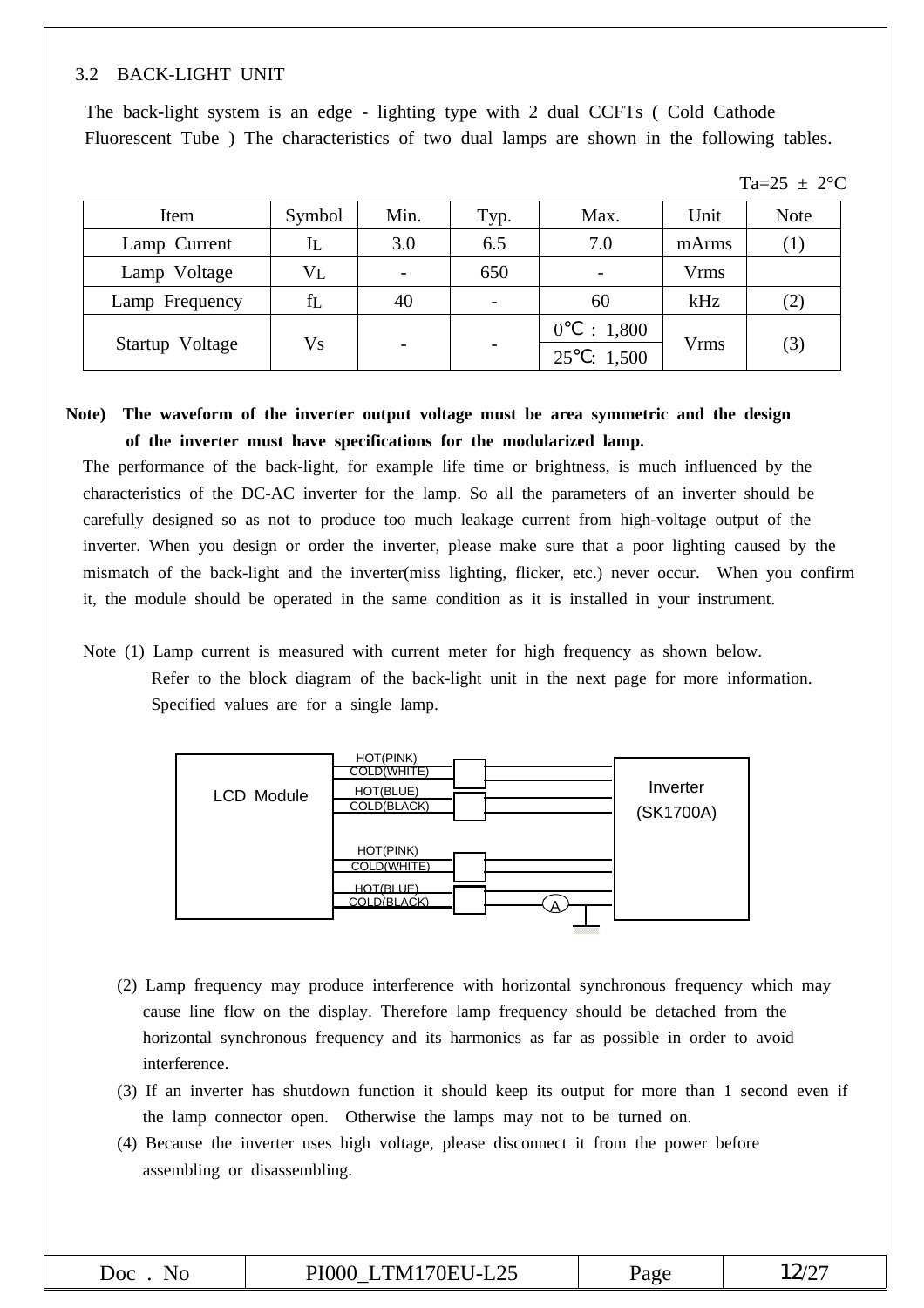# **4. Block Diagram**

#### 4.1 TFT LCD MODULE



#### 4.2 BACK-LIGHT UNIT

Connector : YEONHO 35001WR-NNL or equivalent

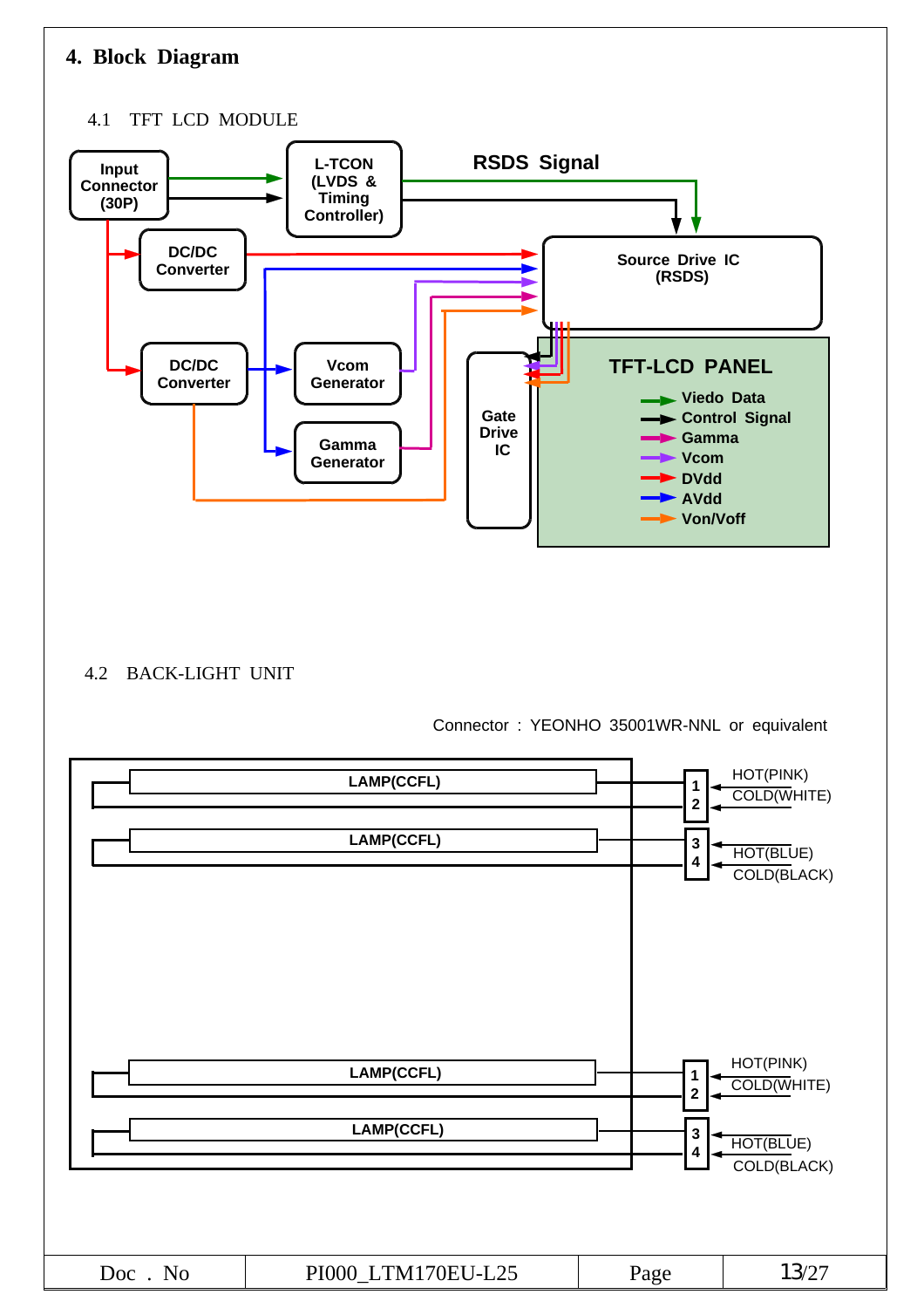# **5. Input Terminal Pin Assignment**

| PIN NO         | <b>SYMBOL</b>     | <b>FUNCTION</b>                                   |
|----------------|-------------------|---------------------------------------------------|
| 1              | $V_{DD}$          |                                                   |
| $\overline{2}$ | $V_{DD}$          | Power Supply: +5V                                 |
| 3              | $V_{DD}$          |                                                   |
| 4              | <b>NC</b>         | No Connection                                     |
| 5              | <b>NC</b>         | * CTL (For LCD internal use only. Do not connect) |
| 6              | <b>NC</b>         | * CE (For LCD internal use only. Do not connect)  |
| $\overline{7}$ | <b>GND</b>        | Power Ground                                      |
| 8              | RXE3+             | Positive Transmission Data of Pixel 3 (EVEN data) |
| 9              | RXE3-             | Negative Transmission Data of Pixel 3 (EVEN data) |
| 10             | RXEC+             | Positive Sampling Clock (EVEN data)               |
| 11             | RXEC-             | Negative Sampling Clock (EVEN data)               |
| 12             | RXE <sub>2+</sub> | Positive Transmission Data of Pixel 2 (EVEN data) |
| 13             | RXE2-             | Negative Transmission Data of Pixel 2 (EVEN data) |
| 14             | <b>GND</b>        | Power Ground                                      |
| 15             | $RXE1+$           | Positive Transmission Data of Pixel 1 (EVEN data) |
| 16             | RXE1-             | Negative Transmission Data of Pixel 1 (EVEN data) |
| 17             | <b>GND</b>        | Power Ground                                      |
| 18             | RXE0+             | Positive Transmission Data of Pixel 0 (EVEN data) |
| 19             | RXE0-             | Negative Transmission Data of Pixel 0 (EVEN data) |
| 20             | <b>RXO3+</b>      | Positive Transmission Data of Pixel 3 (ODD data)  |
| 21             | RXO3-             | Negative Transmission Data of Pixel 3 (ODD data)  |
| 22             | RXOC+             | Positive Sampling Clock (ODD data)                |
| 23             | RXOC-             | Negative Sampling Clock (ODD data)                |
| 24             | <b>GND</b>        | Power Ground                                      |
| 25             | RXO2+             | Positive Transmission Data of Pixel 2 (ODD data)  |
| 26             | <b>RXO2-</b>      | Negative Transmission Data of Pixel 2 (ODD data)  |
| 27             | <b>RXO1+</b>      | Positive Transmission Data of Pixel 1 (ODD data)  |
| 28             | RXO1-             | Negative Transmission Data of Pixel 1 (ODD data)  |
| 29             | <b>RXO0+</b>      | Positive Transmission Data of Pixel 0 (ODD data)  |
| 30             | RXO0-             | Negative Transmission Data of Pixel 0 (ODD data)  |

5.1. Input Signal & Power ( Connector : FI-XB30SSL-HF15 or equivalent )

\* If the system already uses the 5, 6pins, it should keep under GND level. The voltage applied to those pins should not exceed -200mV.

**Note) Start from Right side**

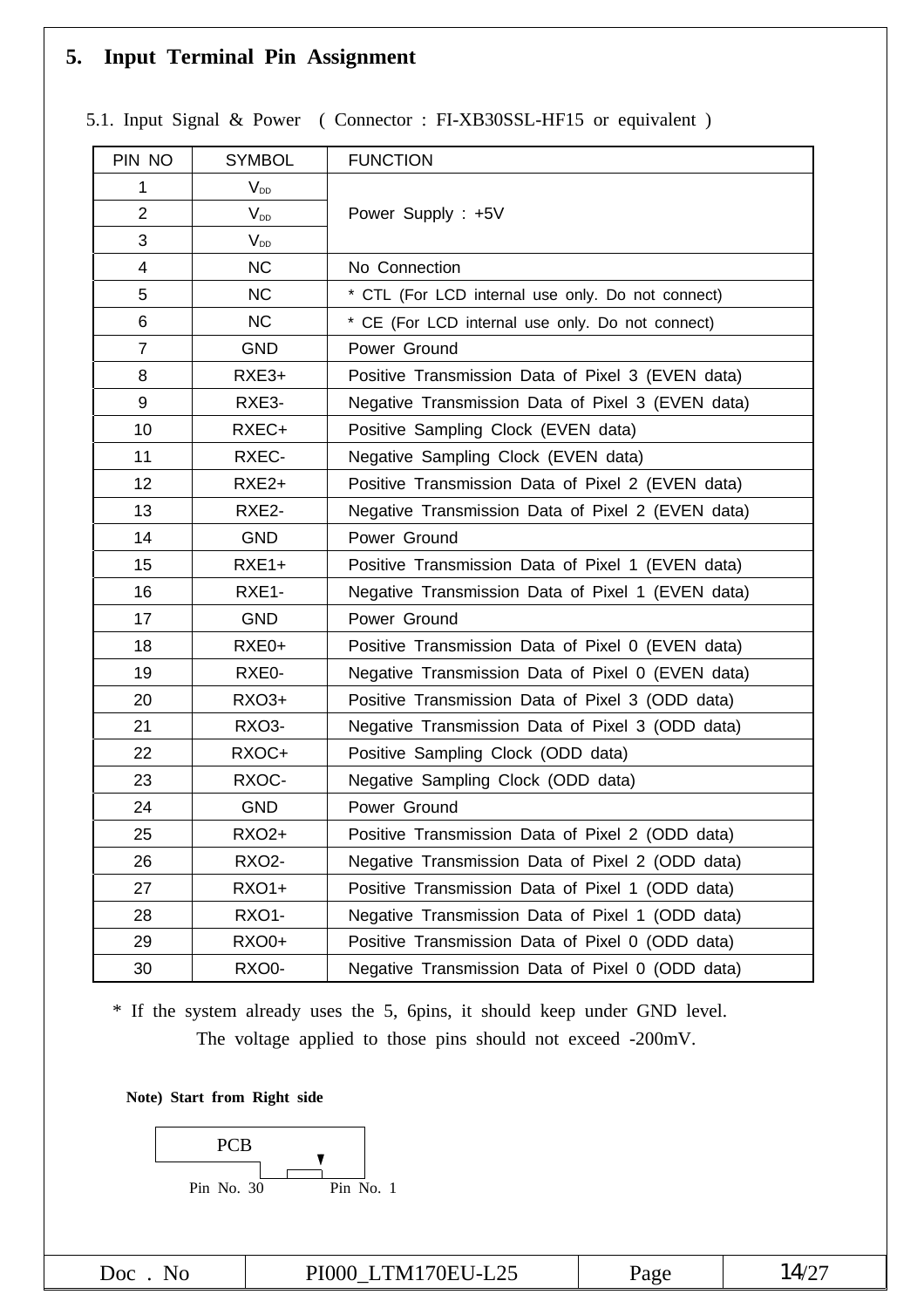# 5.2 LVDS Interface

|                | 1st LVDS Transmitter ( DS90C383, DS90C385) Signal Interface |                 |                            |                    |                                  |                |  |  |  |  |  |
|----------------|-------------------------------------------------------------|-----------------|----------------------------|--------------------|----------------------------------|----------------|--|--|--|--|--|
|                | Device Input Pin                                            |                 | Device Input Signal        | Output<br>Signal   | To LTM170EU<br>Interface (CN101) |                |  |  |  |  |  |
| <b>No</b>      | Symbol                                                      | Symbol          | Function                   |                    | Terminal                         | Symbol         |  |  |  |  |  |
| 51             | <b>TXINO</b>                                                | RO <sub>0</sub> | Red Odd Pixel Data (LSB)   |                    |                                  |                |  |  |  |  |  |
| 52             | TXIN1                                                       | RO <sub>1</sub> | Red Odd Pixel Data         |                    |                                  |                |  |  |  |  |  |
| 54             | TXIN <sub>2</sub>                                           | RO <sub>2</sub> | Red Odd Pixel Data         | TXOUT0-<br>TXOUT0+ | No. 1<br>No. 2                   | RXO0-<br>RXO0+ |  |  |  |  |  |
| 55             | TXIN3                                                       | RO <sub>3</sub> | Red Odd Pixel Data         |                    |                                  |                |  |  |  |  |  |
| 56             | TXIN4                                                       | RO <sub>4</sub> | Red Odd Pixel Data         |                    |                                  |                |  |  |  |  |  |
| $\overline{2}$ | TXIN <sub>5</sub>                                           | RO <sub>7</sub> | Red Odd Pixel Data (MSB)   | TXOUT3-            | No. 10                           | RXO3-          |  |  |  |  |  |
|                |                                                             |                 |                            | TXOUT3+            | No. 11                           | RXO3+          |  |  |  |  |  |
| 3              | TXIN <sub>6</sub>                                           | RO <sub>5</sub> | Red Odd Pixel Data         | TXOUT0-            | No. 1                            | RXO0-          |  |  |  |  |  |
| 4              | <b>TXIN7</b>                                                | GO <sub>0</sub> | Green Odd Pixel Data (LSB) | TXOUT0+            | No. 2                            | <b>RXO0+</b>   |  |  |  |  |  |
| 6              | TXIN <sub>8</sub>                                           | GO <sub>1</sub> | Green Odd Pixel Data       | TXOUT1-            | No. 3                            | RXO1-          |  |  |  |  |  |
| $\overline{7}$ | TXIN9                                                       | GO <sub>2</sub> | Green Odd Pixel Data       | TXOUT1+            | No. 4                            | <b>RXO1+</b>   |  |  |  |  |  |
| 8              | TXIN10                                                      | GO <sub>6</sub> | Green Odd Pixel Data       | TXOUT3-            | No. 10                           | RXO3-          |  |  |  |  |  |
| 10             | TXIN11                                                      | GO7             | Green Odd Pixel Data (MSB) | TXOUT3+            | No. 11                           | RXO3+          |  |  |  |  |  |
| 11             | TXIN12                                                      | GO <sub>3</sub> | Green Odd Pixel Data       |                    |                                  |                |  |  |  |  |  |
| 12             | TXIN13                                                      | GO <sub>4</sub> | Green Odd Pixel Data       | TXOUT1-            | No. 3                            | RXO1-          |  |  |  |  |  |
| 14             | TXIN14                                                      | GO <sub>5</sub> | Green Odd Pixel Data       | TXOUT1+            | No. 4                            | <b>RXO1+</b>   |  |  |  |  |  |
| 15             | TXIN15                                                      | BO <sub>0</sub> | Blue Odd Pixel Data (LSB)  |                    |                                  |                |  |  |  |  |  |
| 16             | TXIN16                                                      | BO <sub>6</sub> | Blue Odd Pixel Data        | TXOUT3-            | No. 10                           | RXO3-          |  |  |  |  |  |
| 18             | TXIN17                                                      | BO <sub>7</sub> | Blue Odd Pixel Data (MSB)  | TXOUT3+            | No. 11                           | RXO3+          |  |  |  |  |  |
| 19             | TXIN18                                                      | BO <sub>1</sub> | Blue Odd Pixel Data        | TXOUT1-            | No. 3                            | <b>RXO1-</b>   |  |  |  |  |  |
|                |                                                             |                 |                            | TXOUT1+            | No. 4                            | <b>RXO1+</b>   |  |  |  |  |  |
| 20             | TXIN19                                                      | BO <sub>2</sub> | Blue Odd Pixel Data        |                    |                                  |                |  |  |  |  |  |
| 22             | TXIN20                                                      | BO <sub>3</sub> | <b>Blue Odd Pixel Data</b> | TXOUT2-            | No. 5                            | <b>RXO2-</b>   |  |  |  |  |  |
| 23             | TXIN21                                                      | BO <sub>4</sub> | <b>Blue Odd Pixel Data</b> | TXOUT2+            | No. 6                            | RXO2+          |  |  |  |  |  |
| 24             | TXIN22                                                      | BO <sub>5</sub> | <b>Blue Odd Pixel Data</b> |                    |                                  |                |  |  |  |  |  |
| 50             | TXIN27                                                      | RO <sub>6</sub> | Red Odd Pixel Data         | TXOUT3-            | No. 10                           | RXO3-          |  |  |  |  |  |
|                |                                                             |                 |                            | TXOUT3+            | No. 11                           | RXO3+          |  |  |  |  |  |

5.2.1 Odd pixel data (1st pixel data)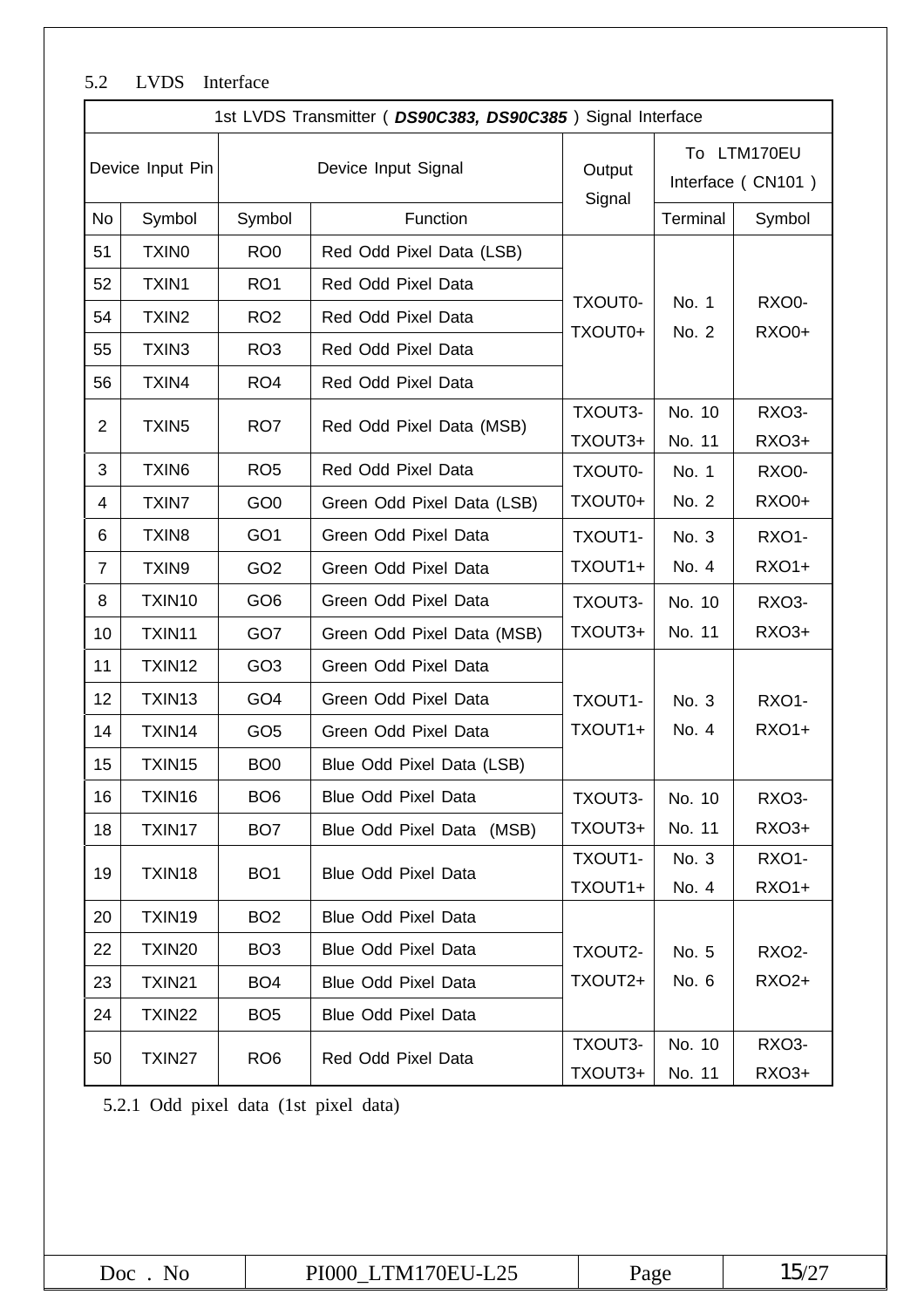| $\sum_{i=1}^{n}$ $\sum_{i=1}^{n}$ $\sum_{i=1}^{n}$ $\sum_{i=1}^{n}$ $\sum_{i=1}^{n}$ $\sum_{i=1}^{n}$ $\sum_{i=1}^{n}$ | 2nd LVDS Transmitter (DS90C383, DS90C385) Signal Interface |                 |                             |                    |                                  |                   |  |  |  |  |  |
|------------------------------------------------------------------------------------------------------------------------|------------------------------------------------------------|-----------------|-----------------------------|--------------------|----------------------------------|-------------------|--|--|--|--|--|
| Device Input Pin                                                                                                       |                                                            |                 | Device Input Signal         | Output<br>Signal   | To LTM170EU<br>Interface (CN101) |                   |  |  |  |  |  |
| No                                                                                                                     | Symbol                                                     | Symbol          | Function                    |                    | Terminal                         | Symbol            |  |  |  |  |  |
| 51                                                                                                                     | <b>TXINO</b>                                               | RE <sub>0</sub> | Red Even Pixel Data (LSB)   |                    |                                  |                   |  |  |  |  |  |
| 52                                                                                                                     | TXIN1                                                      | RE1             | Red Even Pixel Data         |                    |                                  |                   |  |  |  |  |  |
| 54                                                                                                                     | TXIN <sub>2</sub>                                          | RE <sub>2</sub> | Red Even Pixel Data         | TXOUT0-<br>TXOUT0+ | No. 12<br>No. 13                 | RXE0-<br>RXE0+    |  |  |  |  |  |
| 55                                                                                                                     | TXIN3                                                      | RE3             | Red Even Pixel Data         |                    |                                  |                   |  |  |  |  |  |
| 56                                                                                                                     | TXIN4                                                      | RE4             | Red Even Pixel Data         |                    |                                  |                   |  |  |  |  |  |
| $\overline{2}$                                                                                                         | TXIN <sub>5</sub>                                          | RE7             | Red Even Pixel Data (MSB)   | TXOUT3-            | No. 22                           | RXE3-             |  |  |  |  |  |
|                                                                                                                        |                                                            |                 |                             | TXOUT3+            | No. 23                           | RXE3+             |  |  |  |  |  |
| 3                                                                                                                      | TXIN6                                                      | RE <sub>5</sub> | Red Even Pixel Data         | TXOUT0-            | No. 12                           | RXE0-             |  |  |  |  |  |
| 4                                                                                                                      | <b>TXIN7</b>                                               | GE <sub>0</sub> | Green Even Pixel Data (LSB) | TXOUT0+            | No. 13                           | RXE0+             |  |  |  |  |  |
| 6                                                                                                                      | TXIN8                                                      | GE <sub>1</sub> | Green Even Pixel Data       | TXOUT1-            | No. 15                           | RXE1-             |  |  |  |  |  |
| $\overline{7}$                                                                                                         | TXIN9                                                      | GE <sub>2</sub> | Green Even Pixel Data       | TXOUT1+            | No. 16                           | $RXE1+$           |  |  |  |  |  |
| 8                                                                                                                      | TXIN10                                                     | GE <sub>6</sub> | Green Even Pixel Data       | TXOUT3-            | No. 22                           | RXE3-             |  |  |  |  |  |
| 10                                                                                                                     | TXIN11                                                     | GE7             | Green Even Pixel Data (MSB) | TXOUT3+            | No. 23                           | RXE3+             |  |  |  |  |  |
| 11                                                                                                                     | TXIN12                                                     | GE <sub>3</sub> | Green Even Pixel Data       |                    |                                  |                   |  |  |  |  |  |
| 12                                                                                                                     | TXIN13                                                     | GE4             | Green Even Pixel Data       | TXOUT1-            | No. 15                           | RXE1-             |  |  |  |  |  |
| 14                                                                                                                     | TXIN14                                                     | GE <sub>5</sub> | Green Even Pixel Data       | TXOUT1+            | No. 16                           | $RXE1+$           |  |  |  |  |  |
| 15                                                                                                                     | TXIN15                                                     | BE <sub>0</sub> | Blue Even Pixel Data (LSB)  |                    |                                  |                   |  |  |  |  |  |
| 16                                                                                                                     | TXIN16                                                     | BE <sub>6</sub> | <b>Blue Even Pixel Data</b> | TXOUT3-            | No. 22                           | RXE3-             |  |  |  |  |  |
| 18                                                                                                                     | TXIN17                                                     | BE7             | Blue Even Pixel Data (MSB)  | TXOUT3+            | No. 23                           | RXE3+             |  |  |  |  |  |
| 19                                                                                                                     | TXIN18                                                     | BE <sub>1</sub> | <b>Blue Even Pixel Data</b> | TXOUT1-            | No. 15                           | RXE1-             |  |  |  |  |  |
|                                                                                                                        |                                                            |                 |                             | TXOUT1+            | No. 16                           | $RXE1+$           |  |  |  |  |  |
| 20                                                                                                                     | TXIN19                                                     | BE <sub>2</sub> | <b>Blue Even Pixel Data</b> |                    |                                  |                   |  |  |  |  |  |
| 22                                                                                                                     | TXIN20                                                     | BE3             | <b>Blue Even Pixel Data</b> | TXOUT2-            | No. 18                           | RXE2-             |  |  |  |  |  |
| 23                                                                                                                     | TXIN21                                                     | BE4             | <b>Blue Even Pixel Data</b> | TXOUT2+            | No. 19                           | RXE <sub>2+</sub> |  |  |  |  |  |
| 24                                                                                                                     | <b>TXIN22</b>                                              | BE <sub>5</sub> | <b>Blue Even Pixel Data</b> |                    |                                  |                   |  |  |  |  |  |
| 50                                                                                                                     | TXIN27                                                     | RE <sub>6</sub> | Red Even Pixel Data         | TXOUT3-            | No. 22                           | RXE3-             |  |  |  |  |  |
|                                                                                                                        |                                                            |                 |                             | TXOUT3+            | No. 23                           | RXE3+             |  |  |  |  |  |

### 5.2.2 Even pixel data (2nd pixel data)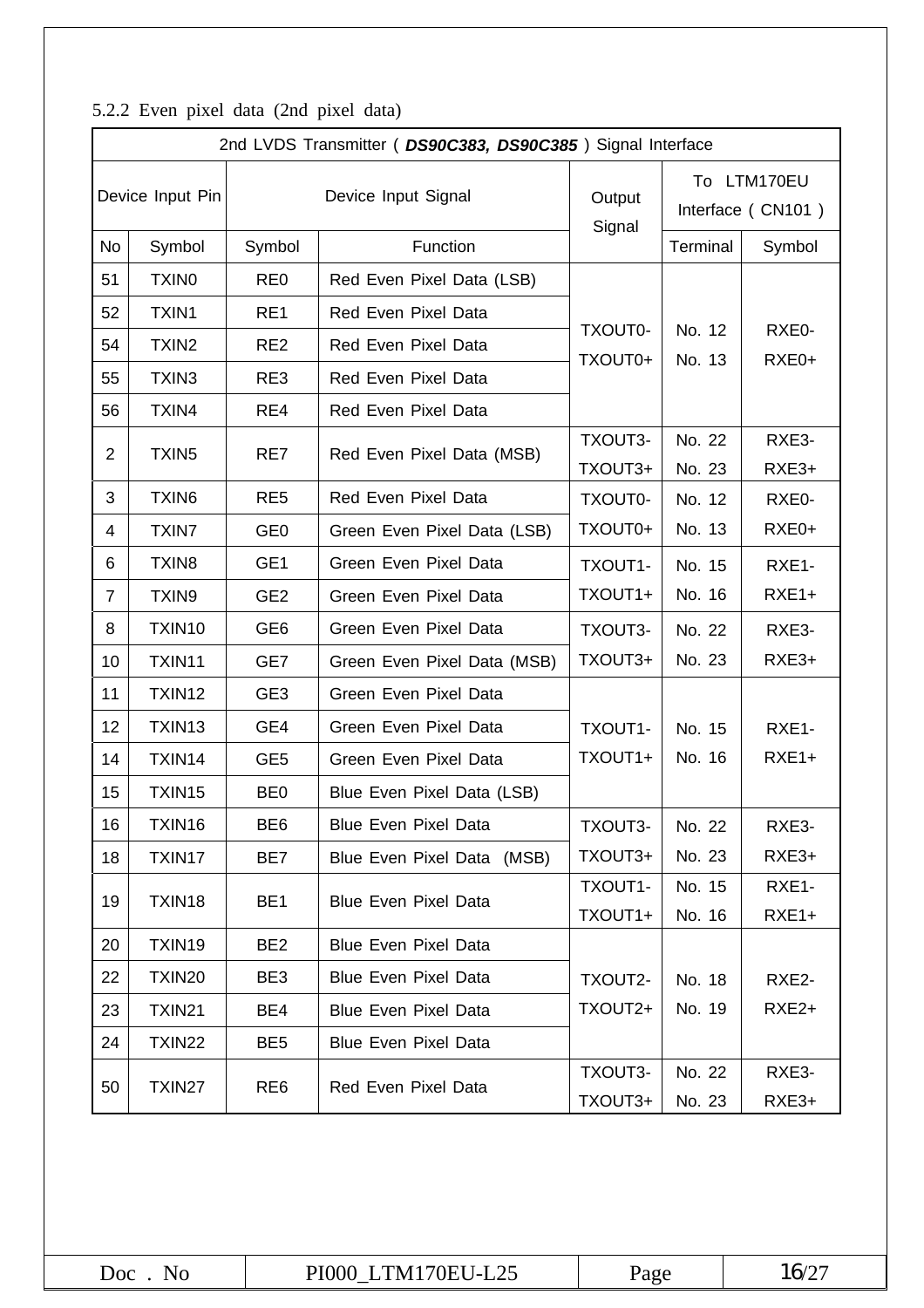# 5.3 BACK-LIGHT UNIT

|       | Pin No.               | Input                            | Color        | Function     |  |  |  |  |  |
|-------|-----------------------|----------------------------------|--------------|--------------|--|--|--|--|--|
|       | $\mathbf{1}$          | Hot1                             | Pink         | High Voltage |  |  |  |  |  |
|       | $\overline{2}$        | Cold1                            | White        | Ground       |  |  |  |  |  |
| Upper | 3                     | Hot <sub>2</sub>                 | Blue         | High Voltage |  |  |  |  |  |
|       | $\overline{4}$        | Cold <sub>2</sub>                | <b>Black</b> | Ground       |  |  |  |  |  |
|       |                       | Hot1                             | Pink         | High Voltage |  |  |  |  |  |
|       | $\overline{2}$        | Cold1                            | White        | Ground       |  |  |  |  |  |
| Lower | 3                     | Hot <sub>2</sub>                 | Blue         | High Voltage |  |  |  |  |  |
|       | $\overline{4}$        | Cold <sub>2</sub>                | <b>Black</b> | Ground       |  |  |  |  |  |
|       | Connector<br>Part No. | YEONHO 35001WR-NNL or equivalent |              |              |  |  |  |  |  |

| $\mathbf{r}$ and $\mathbf{r}$ and $\mathbf{r}$<br>D<br>$\omega$ oc<br>.<br>⊷<br><u>—</u><br>_____ |
|---------------------------------------------------------------------------------------------------|
|---------------------------------------------------------------------------------------------------|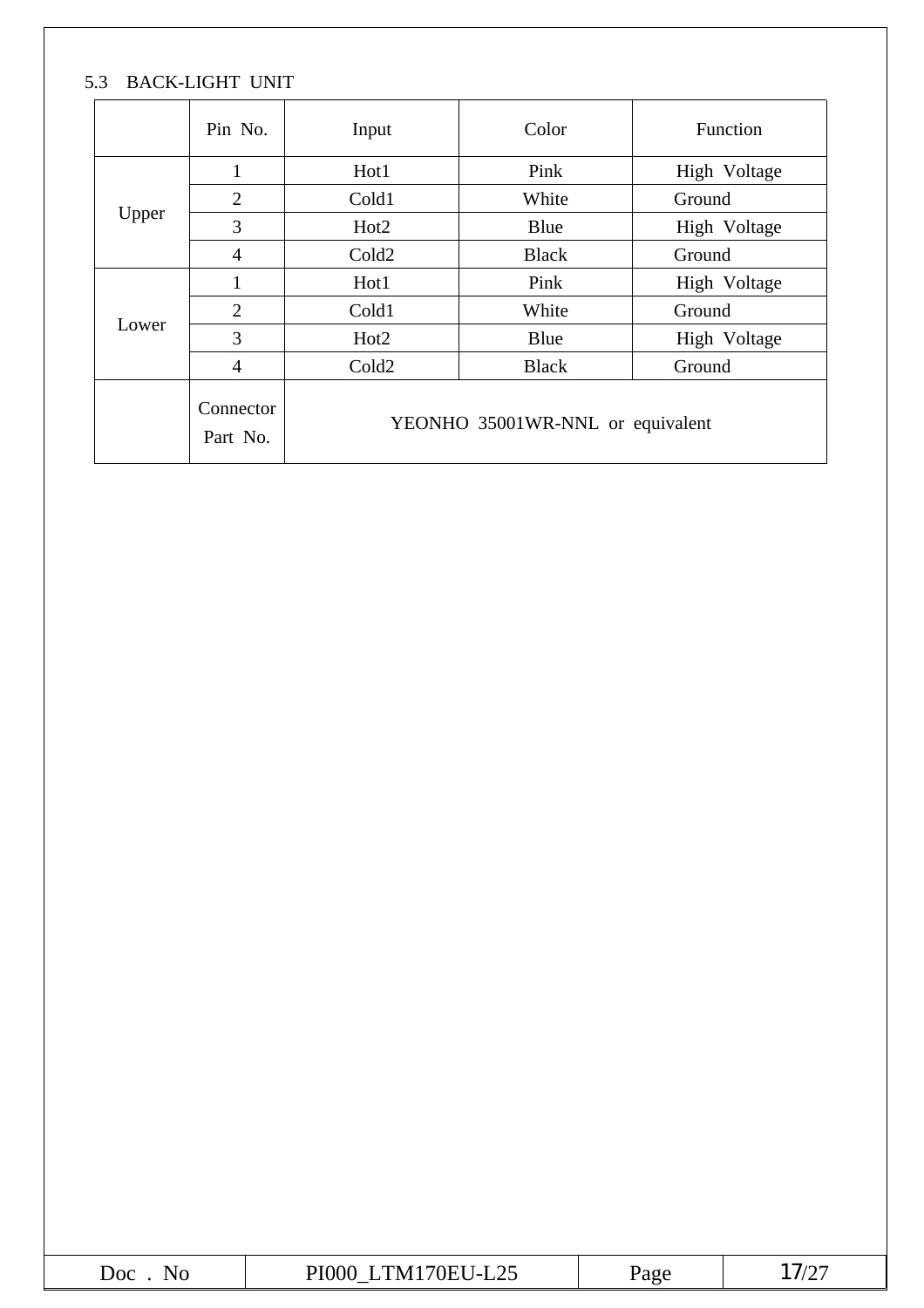|              | <b>DISPLAY</b> |                      |                      |                      |                      |                      |                |                |                |                      |                      |                      | <b>DATA SIGNAL</b>   |                  |                      |                |              |                |                      |                |                      |                      |                      |              |                | <b>GRAY</b>           |
|--------------|----------------|----------------------|----------------------|----------------------|----------------------|----------------------|----------------|----------------|----------------|----------------------|----------------------|----------------------|----------------------|------------------|----------------------|----------------|--------------|----------------|----------------------|----------------|----------------------|----------------------|----------------------|--------------|----------------|-----------------------|
| <b>COLOR</b> | (8bit)         |                      |                      |                      | <b>RED</b>           |                      |                |                |                |                      |                      |                      | <b>GREEN</b>         |                  |                      |                |              |                |                      |                | <b>BLUE</b>          |                      |                      |              |                | <b>SCALE</b>          |
|              |                | R <sub>0</sub>       | R <sub>1</sub>       | R <sub>2</sub>       | R <sub>3</sub>       | R <sub>4</sub>       | R <sub>5</sub> | R <sub>6</sub> | R <sub>7</sub> | G <sub>0</sub>       | G <sub>1</sub>       | G <sub>2</sub>       | G <sub>3</sub>       | G4               | G <sub>5</sub>       | G <sub>6</sub> | G7           | <b>B0</b>      | B <sub>1</sub>       | <b>B2</b>      | B <sub>3</sub>       | <b>B4</b>            | <b>B5</b>            | <b>B6</b>    | <b>B7</b>      | LEVEL                 |
|              | <b>BLACK</b>   | $\mathbf 0$          | 0                    | $\mathbf 0$          | 0                    | 0                    | 0              | $\mathbf 0$    | 0              | $\mathbf 0$          | $\mathbf 0$          | 0                    | $\mathbf 0$          | 0                | $\mathbf 0$          | 0              | 0            | $\mathbf 0$    | 0                    | $\mathbf 0$    | $\mathbf 0$          | 0                    | 0                    | 0            | $\mathbf 0$    |                       |
|              | <b>BLUE</b>    | $\mathbf 0$          | 0                    | 0                    | 0                    | 0                    | 0              | $\mathbf 0$    | 0              | 0                    | $\mathbf 0$          | 0                    | $\mathbf 0$          | 0                | 0                    | $\mathbf 0$    | 0            | 1              | 1                    | 1              | $\mathbf{1}$         | $\mathbf{1}$         | 1                    | $\mathbf{1}$ | $\mathbf{1}$   | $\overline{a}$        |
|              | <b>GREEN</b>   | $\mathbf 0$          | 0                    | 0                    | $\mathbf 0$          | 0                    | 0              | 0              | 0              | $\mathbf{1}$         | 1                    | 1                    | $\mathbf{1}$         | 1                | $\mathbf{1}$         | $\mathbf{1}$   | 1            | $\pmb{0}$      | $\boldsymbol{0}$     | $\mathbf 0$    | 0                    | $\mathbf 0$          | 0                    | $\mathbf 0$  | $\mathbf 0$    | $\blacksquare$        |
| <b>BASIC</b> | <b>CYAN</b>    | $\mathbf 0$          | 0                    | 0                    | 0                    | 0                    | 0              | 0              | 0              | $\mathbf{1}$         | $\mathbf{1}$         | 1                    | $\mathbf{1}$         | 1                | $\mathbf{1}$         | 1              | $\mathbf{1}$ | $\mathbf{1}$   | 1                    | 1              | $\mathbf{1}$         | $\mathbf{1}$         | 1                    | $\mathbf{1}$ | $\mathbf{1}$   | $\tilde{\phantom{a}}$ |
| <b>COLOR</b> | <b>RED</b>     | $\mathbf{1}$         | $\mathbf{1}$         | $\mathbf{1}$         | $\mathbf{1}$         | 1                    | $\mathbf{1}$   | 1              | 1              | $\Omega$             | $\mathbf 0$          | 0                    | $\Omega$             | 0                | 0                    | $\Omega$       | 0            | $\pmb{0}$      | $\boldsymbol{0}$     | 0              | $\boldsymbol{0}$     | 0                    | 0                    | 0            | $\mathbf 0$    | Ĭ.                    |
|              | <b>MAGENTA</b> | 1                    | 1                    | $\mathbf{1}$         | $\mathbf{1}$         | $\mathbf{1}$         | 1              | $\mathbf{1}$   | 1              | 0                    | $\mathbf 0$          | 0                    | 0                    | 0                | 0                    | $\mathbf 0$    | 0            | 1              | 1                    | 1              | $\mathbf{1}$         | $\mathbf{1}$         | 1                    | $\mathbf{1}$ | $\mathbf{1}$   | $\overline{a}$        |
|              | <b>YELLOW</b>  | $\mathbf{1}$         | 1                    | $\mathbf{1}$         | $\mathbf{1}$         | 1                    | $\mathbf{1}$   | $\mathbf{1}$   | 1              | $\mathbf{1}$         | $\mathbf{1}$         | $\mathbf{1}$         | $\mathbf{1}$         | $\mathbf{1}$     | $\mathbf{1}$         | $\mathbf{1}$   | $\mathbf{1}$ | $\mathbf 0$    | $\Omega$             | $\mathbf 0$    | $\Omega$             | $\mathbf 0$          | 0                    | 0            | $\Omega$       | $\overline{a}$        |
|              | <b>WHITE</b>   | 1                    | 1                    | $\mathbf{1}$         | $\mathbf 1$          | 1                    | 1              | $\mathbf{1}$   | 1              | $\mathbf{1}$         | $\mathbf{1}$         | 1                    | $\mathbf{1}$         | 1                | $\mathbf{1}$         | $\mathbf{1}$   | $\mathbf 1$  | 1              | 1                    | 1              | $\mathbf{1}$         | $\mathbf 1$          | 1                    | 1            | $\mathbf 1$    | ÷                     |
|              | <b>BLACK</b>   | $\mathbf 0$          | $\mathbf 0$          | $\mathbf 0$          | $\mathbf 0$          | $\mathbf 0$          | $\mathbf 0$    | $\mathbf 0$    | 0              | $\mathbf 0$          | $\mathbf 0$          | $\mathbf 0$          | $\mathbf 0$          | $\mathbf 0$      | $\mathbf 0$          | $\mathbf{0}$   | $\mathbf 0$  | $\mathbf 0$    | $\mathbf 0$          | $\mathbf 0$    | $\mathbf 0$          | $\mathbf 0$          | $\mathbf 0$          | $\mathbf 0$  | $\mathbf 0$    | R <sub>0</sub>        |
|              | <b>DARK</b>    | $\mathbf{1}$         | 0                    | $\mathbf 0$          | 0                    | 0                    | 0              | $\mathbf 0$    | 0              | 0                    | 0                    | 0                    | 0                    | 0                | 0                    | $\mathbf 0$    | 0            | 0              | 0                    | 0              | $\mathbf 0$          | 0                    | 0                    | 0            | $\mathbf 0$    | R <sub>1</sub>        |
| GRAY         |                | $\mathbf 0$          | 1                    | 0                    | $\mathbf 0$          | 0                    | 0              | $\mathbf 0$    | 0              | $\mathbf 0$          | $\mathbf 0$          | $\mathbf 0$          | $\mathbf 0$          | $\mathbf 0$      | $\mathbf 0$          | 0              | $\mathbf 0$  | $\mathbf 0$    | $\mathbf 0$          | $\mathbf 0$    | $\mathbf 0$          | $\mathbf 0$          | 0                    | $\mathbf 0$  | $\mathbf 0$    | R <sub>2</sub>        |
| <b>SCALE</b> |                | ÷                    | $\ddot{\phantom{a}}$ | $\ddot{\phantom{a}}$ | ÷                    | $\ddot{\phantom{a}}$ | ÷              |                |                | $\ddot{\phantom{a}}$ | $\ddot{\phantom{a}}$ | ÷                    | $\ddot{\phantom{a}}$ | t                | $\ddot{\cdot}$       |                |              | ÷              | $\ddot{\phantom{a}}$ | ÷              | $\ddot{\phantom{a}}$ | $\ddot{\cdot}$       | ÷                    |              |                | $R3-$                 |
| OF           |                | ċ                    | $\ddot{\phantom{a}}$ |                      | t                    | $\ddot{\phantom{a}}$ | ÷              |                |                | ÷                    | $\ddot{\cdot}$       | ÷                    | $\ddot{\phantom{a}}$ | ċ                | $\ddot{\phantom{a}}$ |                |              |                | $\ddot{\phantom{a}}$ | ÷              | ÷                    | $\ddot{\phantom{a}}$ | $\ddot{\phantom{a}}$ |              |                | R252                  |
| <b>RED</b>   |                | $\mathbf{1}$         | 0                    | $\mathbf{1}$         | 1                    | 1                    | $\mathbf{1}$   | 1              | 1              | $\mathbf 0$          | $\mathbf 0$          | 0                    | $\mathbf 0$          | 0                | $\mathbf 0$          | 0              | 0            | $\mathbf 0$    | $\boldsymbol{0}$     | $\mathbf 0$    | $\mathbf 0$          | $\mathbf 0$          | 0                    | $\mathbf 0$  | $\mathbf 0$    | R252                  |
|              | <b>LIGHT</b>   | $\mathbf 0$          | 1                    | $\mathbf{1}$         | $\mathbf{1}$         | 1                    | $\mathbf{1}$   | $\mathbf{1}$   | 1              | $\mathbf 0$          | $\mathbf 0$          | $\boldsymbol{0}$     | $\mathbf 0$          | 0                | 0                    | $\mathbf 0$    | 0            | $\mathbf 0$    | $\mathbf 0$          | $\mathbf 0$    | $\mathbf 0$          | 0                    | $\mathbf 0$          | $\mathbf 0$  | $\mathbf 0$    | R252                  |
|              | <b>RED</b>     | $\mathbf{1}$         | $\mathbf{1}$         | $\mathbf{1}$         | $\mathbf{1}$         | $\mathbf{1}$         | $\mathbf{1}$   | $\mathbf{1}$   | $\mathbf{1}$   | $\mathbf 0$          | $\mathbf 0$          | $\mathbf 0$          | $\mathbf 0$          | $\mathbf 0$      | $\mathbf 0$          | $\mathbf 0$    | $\mathbf 0$  | $\mathbf 0$    | $\overline{0}$       | $\mathbf 0$    | $\mathbf 0$          | $\mathbf 0$          | $\overline{0}$       | $\mathbf 0$  | $\mathbf 0$    | R252                  |
|              | <b>BLACK</b>   | $\mathbf 0$          | 0                    | 0                    | 0                    | 0                    | 0              | $\mathbf 0$    | 0              | $\mathbf 0$          | $\mathbf 0$          | 0                    | $\mathbf 0$          | 0                | 0                    | $\mathbf 0$    | 0            | 0              | 0                    | 0              | 0                    | 0                    | $\mathbf 0$          | 0            | $\mathbf 0$    | G <sub>0</sub>        |
|              | <b>DARK</b>    | $\mathbf 0$          | 0                    | 0                    | $\mathbf 0$          | 0                    | $\mathbf 0$    | $\mathbf 0$    | 0              | $\mathbf{1}$         | $\mathbf 0$          | $\mathbf 0$          | $\mathbf 0$          | $\boldsymbol{0}$ | $\mathbf 0$          | $\mathbf 0$    | $\mathbf 0$  | $\mathbf 0$    | $\mathbf 0$          | $\mathbf 0$    | $\mathbf 0$          | $\mathbf 0$          | $\mathbf 0$          | $\mathbf 0$  | $\mathbf 0$    | G <sub>1</sub>        |
| <b>GRAY</b>  |                | 0                    | 0                    | 0                    | 0                    | 0                    | 0              | 0              | 0              | $\mathbf 0$          | 1                    | 0                    | 0                    | 0                | 0                    | 0              | 0            | $\mathbf 0$    | 0                    | 0              | 0                    | 0                    | 0                    | 0            | $\mathbf 0$    | G <sub>2</sub>        |
| <b>SCALE</b> |                | $\ddot{\phantom{a}}$ | $\ddot{\cdot}$       | $\ddot{\phantom{a}}$ | $\ddot{\cdot}$       | $\ddot{\cdot}$       | $\ddot{\cdot}$ |                |                | $\ddot{\phantom{a}}$ | $\ddot{\cdot}$       | ċ                    | $\ddot{\cdot}$       | ċ                | $\ddot{\cdot}$       |                |              | $\ddot{\cdot}$ | $\ddot{\phantom{a}}$ | $\ddot{\cdot}$ | $\ddot{\phantom{a}}$ | $\ddot{\cdot}$       | $\ddot{\cdot}$       |              |                | $G3-$                 |
| OF           |                | $\ddot{\phantom{a}}$ | $\ddot{\cdot}$       | $\ddot{\phantom{a}}$ | $\ddot{\phantom{a}}$ | $\ddot{\cdot}$       | ÷              |                |                | $\ddot{\phantom{a}}$ | $\ddot{\cdot}$       | $\ddot{\phantom{a}}$ | $\ddot{\phantom{a}}$ | t                | $\ddot{\phantom{a}}$ |                |              | ÷              | $\ddot{\phantom{a}}$ | ÷              | ÷                    | $\ddot{\phantom{a}}$ | $\ddot{\cdot}$       |              |                | G252                  |
| GREEN        |                | $\mathbf 0$          | 0                    | 0                    | 0                    | 0                    | 0              | $\mathbf 0$    | 0              | $\mathbf{1}$         | $\mathbf 0$          | 1                    | $\mathbf{1}$         | 1                | $\mathbf{1}$         | 1              | $\mathbf{1}$ | 0              | 0                    | 0              | 0                    | $\mathbf 0$          | 0                    | 0            | $\mathbf 0$    | G252                  |
|              | <b>LIGHT</b>   | $\mathbf 0$          | 0                    | 0                    | 0                    | 0                    | 0              | $\mathbf 0$    | 0              | 0                    | 1                    | 1                    | $\mathbf{1}$         | 1                | $\mathbf{1}$         | 1              | 1            | $\mathbf 0$    | 0                    | 0              | $\mathbf 0$          | 0                    | $\pmb{0}$            | 0            | $\mathbf 0$    | G252                  |
|              | <b>GREEN</b>   | $\Omega$             | 0                    | 0                    | 0                    | 0                    | 0              | $\mathbf 0$    | 0              | $\mathbf{1}$         | $\mathbf{1}$         | 1                    | $\mathbf{1}$         | 1                | $\mathbf{1}$         | $\mathbf{1}$   | $\mathbf{1}$ | $\Omega$       | 0                    | $\mathbf 0$    | $\mathbf 0$          | 0                    | $\mathbf 0$          | $\mathbf 0$  | $\mathbf 0$    | G252                  |
|              | <b>BLACK</b>   | $\Omega$             | $\mathbf 0$          | 0                    | $\mathbf 0$          | $\mathbf 0$          | 0              | $\mathbf 0$    | 0              | $\Omega$             | $\mathbf 0$          | $\mathbf 0$          | $\mathbf 0$          | $\mathbf 0$      | $\Omega$             | $\Omega$       | $\mathbf 0$  | $\mathbf 0$    | $\mathbf 0$          | $\mathbf 0$    | $\mathbf 0$          | $\mathbf 0$          | $\mathbf 0$          | $\mathbf 0$  | $\mathbf 0$    | B <sub>0</sub>        |
|              | <b>DARK</b>    | 0                    | $\mathbf 0$          | $\mathbf 0$          | $\mathbf 0$          | 0                    | 0              | $\mathbf 0$    | 0              | 0                    | 0                    | 0                    | 0                    | 0                | 0                    | 0              | 0            | 1              | 0                    | $\mathbf 0$    | $\mathbf 0$          | $\mathbf 0$          | 0                    | 0            | $\mathbf 0$    | <b>B1</b>             |
| GRAY         |                | $\mathbf 0$          | 0                    | $\mathbf 0$          | $\mathbf 0$          | 0                    | $\mathbf 0$    | $\mathbf 0$    | 0              | $\mathbf 0$          | $\mathbf 0$          | $\mathbf 0$          | $\mathbf 0$          | $\mathbf 0$      | $\Omega$             | $\Omega$       | $\mathbf 0$  | $\mathbf 0$    | $\mathbf{1}$         | $\mathbf 0$    | $\mathbf 0$          | $\mathbf 0$          | 0                    | $\mathbf 0$  | $\mathbf 0$    | <b>B2</b>             |
| <b>SCALE</b> |                | ÷                    | $\ddot{\cdot}$       | $\ddot{\phantom{a}}$ | ÷                    | $\ddot{\cdot}$       | ÷              |                |                | $\ddot{\phantom{a}}$ | $\ddot{\cdot}$       | ÷                    | $\ddot{\phantom{a}}$ | ÷                | $\ddot{\cdot}$       |                |              | ÷              | $\ddot{\phantom{a}}$ | t              | $\ddot{\phantom{a}}$ | $\ddot{\cdot}$       | $\ddot{\phantom{a}}$ |              |                | $B3-$                 |
| OF           |                | $\ddot{\phantom{a}}$ | $\ddot{\phantom{a}}$ | $\ddot{\phantom{a}}$ | $\ddot{\phantom{a}}$ | $\ddot{\cdot}$       | ÷              |                |                | $\ddot{\phantom{a}}$ | $\ddot{\cdot}$       | ÷                    | $\ddot{\phantom{a}}$ | ÷                | ÷                    |                |              | ÷              | $\ddot{\phantom{a}}$ | $\ddot{\cdot}$ | $\ddot{\phantom{a}}$ | $\colon$             | ÷                    |              |                | B252                  |
| <b>BLUE</b>  |                | 0                    | 0                    | 0                    | 0                    | 0                    | 0              | 0              | 0              | 0                    | 0                    | 0                    | 0                    | 0                | 0                    | 0              | 0            | $\mathbf{1}$   | 0                    | 1              | 1                    | 1                    | 1                    | 1            | $\mathbf{1}$   | B252                  |
|              | <b>LIGHT</b>   | $\mathbf 0$          | 0                    | 0                    | $\mathbf 0$          | 0                    | 0              | $\mathbf 0$    | 0              | $\mathbf 0$          | $\mathbf 0$          | $\mathbf 0$          | $\mathbf 0$          | 0                | $\mathbf 0$          | 0              | 0            | $\mathbf 0$    | $\mathbf{1}$         | 1              | $\mathbf{1}$         | $\mathbf{1}$         | 1                    | $\mathbf{1}$ | $\mathbf{1}$   | B252                  |
|              | <b>BLUE</b>    | $\mathbf 0$          | 0                    | $\overline{0}$       | $\mathbf 0$          | 0                    | $\mathbf 0$    | $\mathbf 0$    | 0              | $\mathbf 0$          | $\mathbf 0$          | $\boldsymbol{0}$     | $\overline{0}$       | 0                | 0                    | $\mathbf 0$    | 0            | 1              | 1                    | 1              | 1                    | $\mathbf{1}$         | 1                    | $\mathbf{1}$ | $\overline{1}$ | B252                  |

# 5.4 Input Signals, Basic Display Colors and Gray Scale of Each Color

Note) Definition of Gray :

Rn : Red Gray, Gn : Green Gray, Bn : Blue Gray (n = Gray level) Input Signal :  $0 = Low$  level voltage,  $1 = High$  level voltage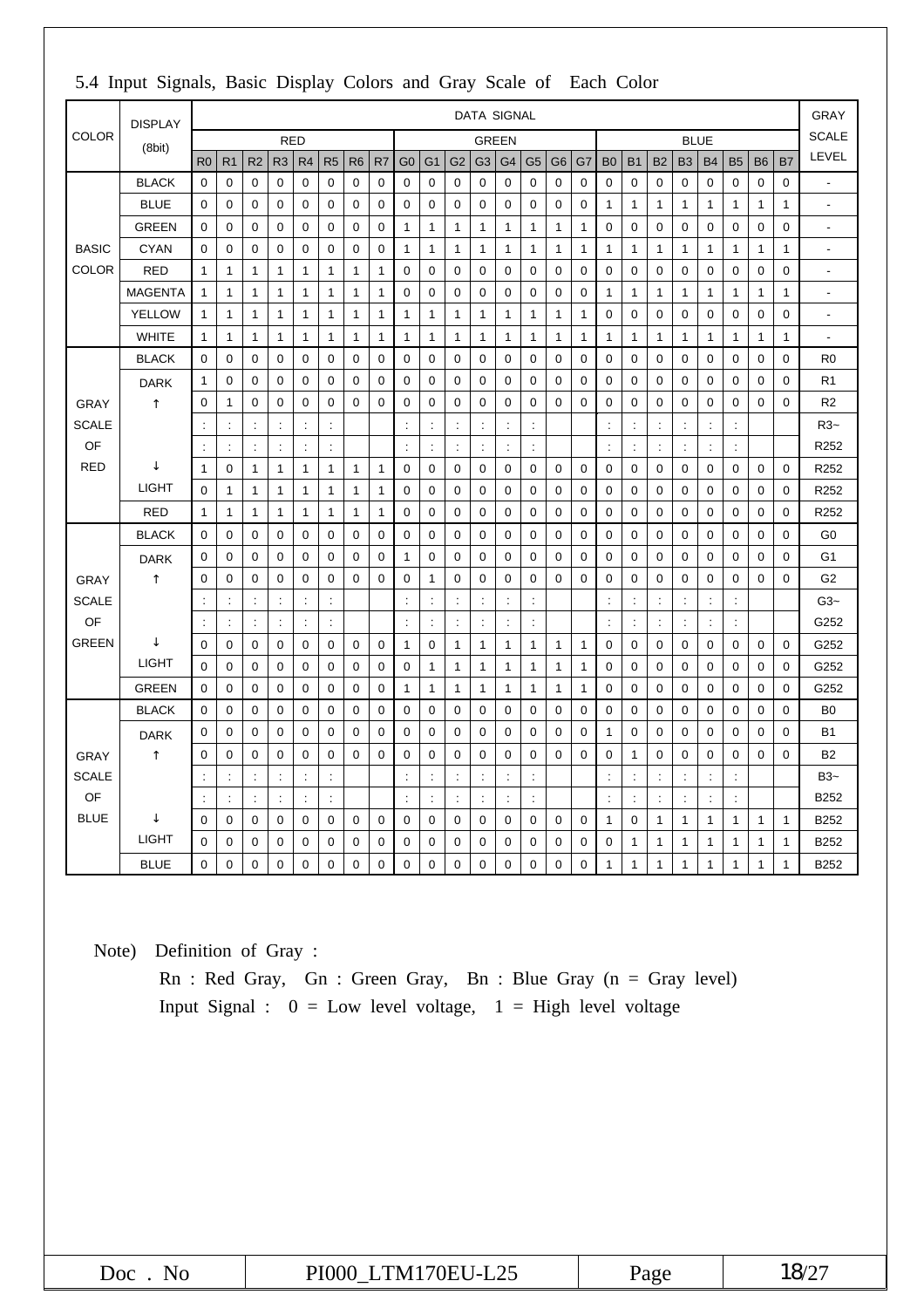# **6. Interface Timing**

| <b>SIGNAL</b>                     | <b>ITEM</b>              | <b>SYMBOL</b> | MIN.           | TYP.                     | MAX.                     | <b>UNIT</b> | <b>NOTE</b> |  |  |
|-----------------------------------|--------------------------|---------------|----------------|--------------------------|--------------------------|-------------|-------------|--|--|
|                                   | Frequency                | 1/TC          | 40             | 54                       | 69.28                    | <b>MHz</b>  |             |  |  |
| Clock                             | High Time                | <b>TCH</b>    | $\overline{4}$ |                          | $\overline{\phantom{a}}$ | nsec        |             |  |  |
|                                   | Low Time                 | <b>TCL</b>    | $\overline{4}$ |                          | -                        | nsec        |             |  |  |
| Data                              | Setup Time               | <b>TDS</b>    | 4              | $\overline{\phantom{a}}$ | $\overline{\phantom{a}}$ | nsec        | (1), (2)    |  |  |
|                                   | Hold Time                | <b>TDH</b>    | 4              | $\overline{\phantom{a}}$ | $\overline{\phantom{a}}$ | nsec        |             |  |  |
| Data Enable                       | Setup Time               | <b>TES</b>    | 4              | $\blacksquare$           | ۰                        | nsec        |             |  |  |
|                                   |                          |               | 18.2           | 16.7                     | 12.99                    | msec        |             |  |  |
| Frame Frequency                   | Cycle                    | Tv            | 1031           | 1066                     | $\blacksquare$           | lines       |             |  |  |
| Vertical Active                   | Display Period           | TVD           | 1024           | 1024                     | 1024                     | lines       |             |  |  |
| Display Term                      | Vertical Blank<br>Period | <b>TVB</b>    | 8              | $\blacksquare$           | $\overline{\phantom{a}}$ | lines       |             |  |  |
| One Line<br>Scanning Time         | Cycle                    | TH            | 752            | 844                      | 1130                     | clocks      |             |  |  |
| Horizontal Active<br>Display Term | Display Period           | <b>THD</b>    | 640            | 640                      | 640                      | clocks      |             |  |  |

# 6.1 Timing Parameters ( DE only mode )

Note (1) Test Point : TTL control signal and CLK at LVDS Tx input terminal in system (2) Internal Vcc =  $3.3V$ 

| Doc<br>N. | TM170EU-L25<br><b>PI000</b><br>ت کا سا<br>$\sim$ $\sim$ $\sim$ $\sim$ $\sim$ $\sim$ | 'age | $\cdot$ O/ $\sim$ |
|-----------|-------------------------------------------------------------------------------------|------|-------------------|
|-----------|-------------------------------------------------------------------------------------|------|-------------------|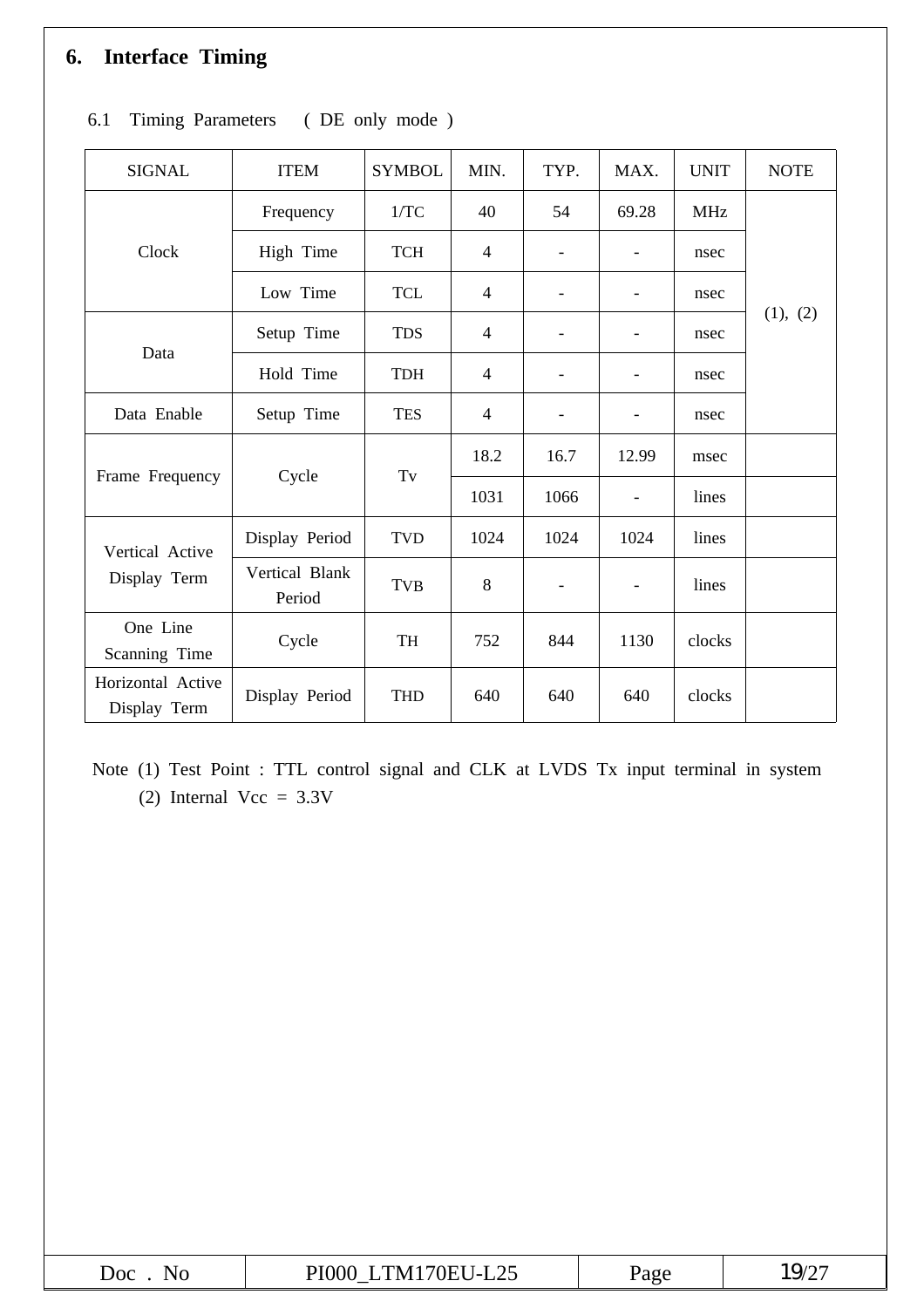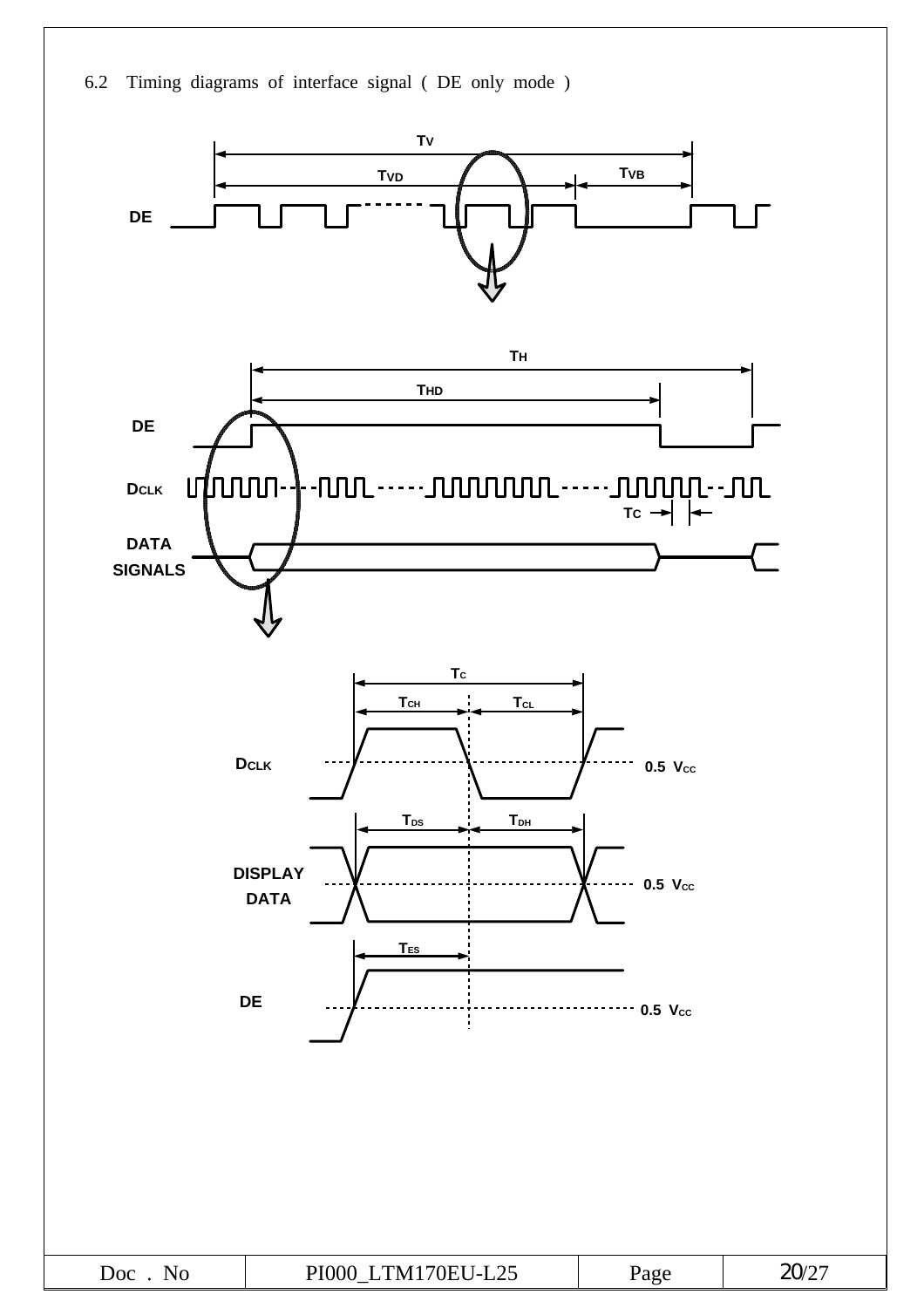#### 6.3 Power ON/OFF Sequence

: To prevent a latch-up or DC operation of the LCD module, the power on/off sequence should be as the diagram below.



Power ON/OFF Sequence

NOTE.

- (1) The supply voltage of the external system for the module input should be the same as the definition of VDD.
- (2) Apply the lamp voltage within the LCD operation range. When the back-light turns on before the LCD operation or the LCD turns off before the back-light turns off, the display may momentarily become abnormal screen.
- (3) In case of VDD = off level, please keep the level of input signals low or keep a high impedance.
- (4) T4 should be measured after the module has been fully discharged between power off and on period.
- (5) Interface signal should not be kept at high impedance when the power is on.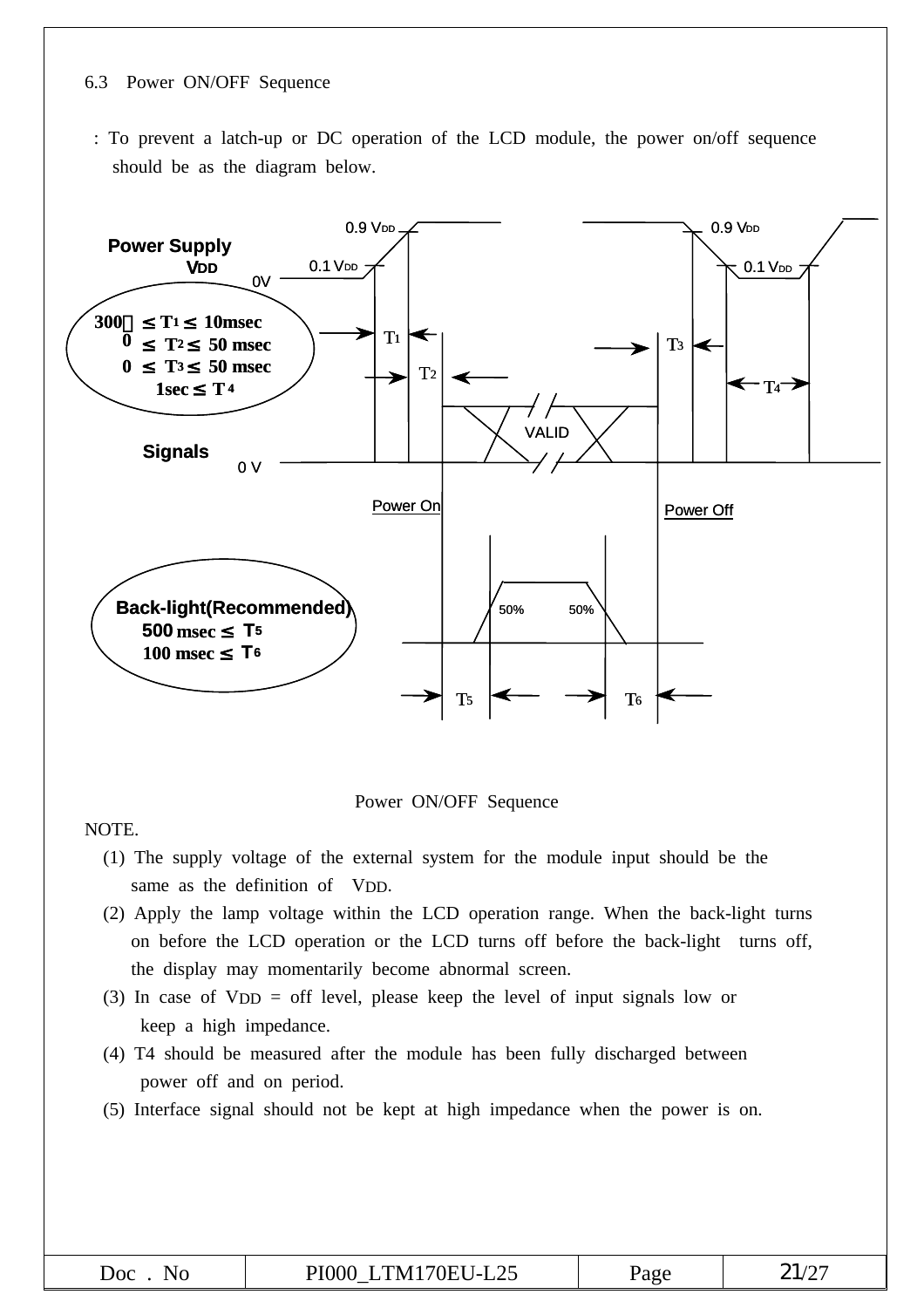

NOTE

- (1) The above conditions are for the glitch of the input voltage.
- (2) For stable operation of an LCD module power, please follow them. i.e., if typ V<sub>DD</sub> x 80% Vcc typ V<sub>DD</sub> x 90%, then Td should be less than 20ms.

| $\lambda$ = $\lambda$ = $\lambda$ = $\lambda$ =<br>. в<br><b>JOC</b><br>$\sqrt{ }$<br>. .<br>NI 1<br>.<br>⊷<br>$\sim$<br>____ | 90C | w |
|-------------------------------------------------------------------------------------------------------------------------------|-----|---|
|-------------------------------------------------------------------------------------------------------------------------------|-----|---|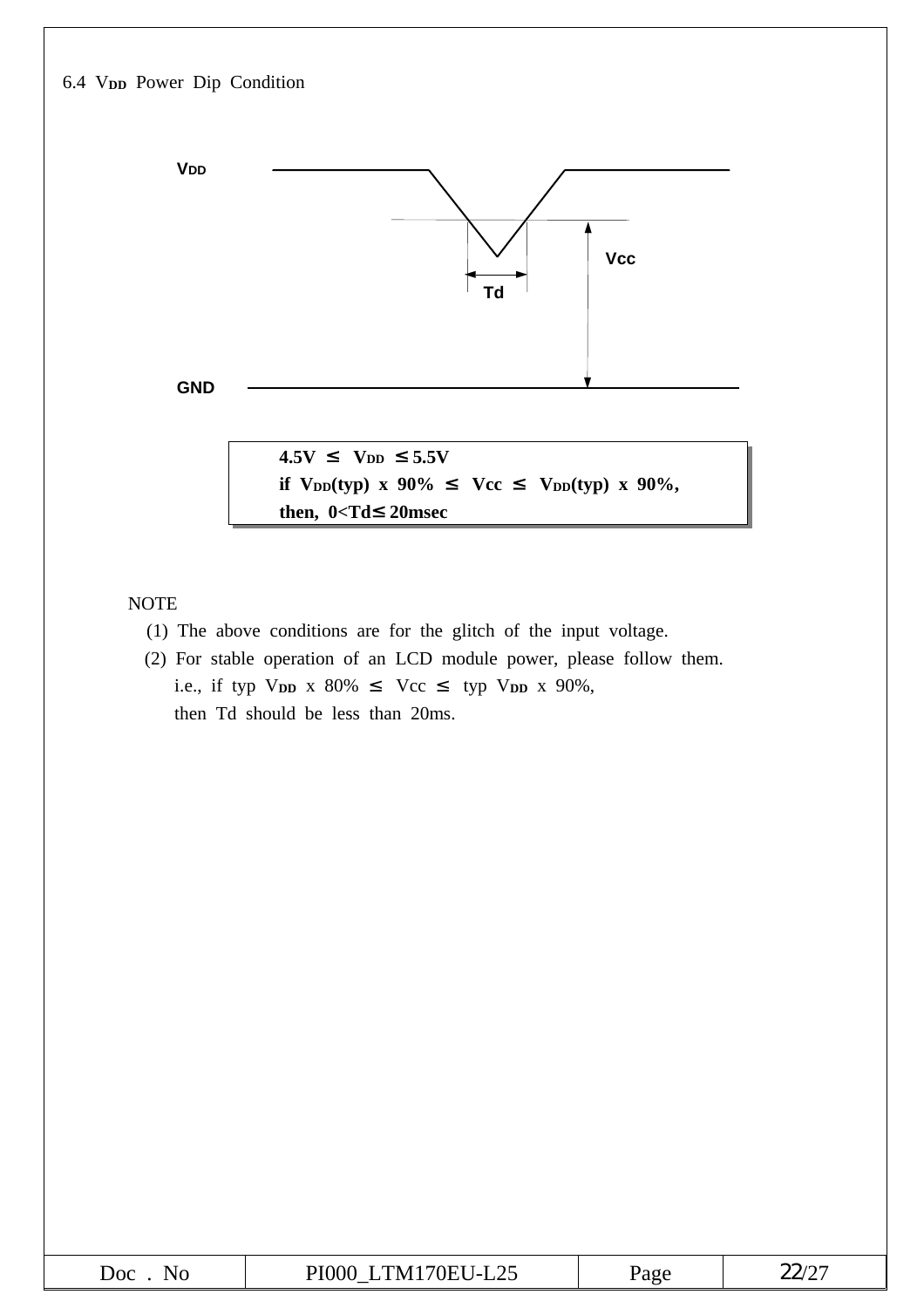## 6.5 LVDS Input Characteristics

| Symbol                     | Parameter                              | Conditions                        | Min                   | Typ | Max                             | unit         |
|----------------------------|----------------------------------------|-----------------------------------|-----------------------|-----|---------------------------------|--------------|
| <b>VTHLVDS</b>             | Differential input high<br>threshold   | $V_{CM}$ = +1.2V                  |                       |     | $+100$                          | mV           |
| <b>VTLLVDS</b>             | Differential input low<br>threshold    |                                   | $-100$                |     |                                 | mV           |
| $\mathbf{V}_{\mathbf{IN}}$ | Input voltage range (single-<br>ended) |                                   | $\mathbf{0}$          |     | 2.4                             | $\mathbf{V}$ |
| $ \mathbf{V_{ID}} $        | Differential input voltage             |                                   | 100                   |     | 600                             | mV           |
| $\mathbf{V}_{\mathbf{CM}}$ | Common mode voltage                    |                                   | $0+$<br>$ V_{ID} $ /2 |     | $2.4 -$<br>$ V_{\text{ID}} $ /2 | V            |
|                            |                                        | $V_{IN} = 2.4V$ , $V_{DD} = 3.6V$ |                       |     | $\pm 10$                        |              |
| $\mathbf{I}_{IN}$          | Input current                          | $V_{IN}=0V$ , $V_{DD}=3.6V$       |                       |     | $\pm 10$                        |              |
|                            | FPD-link receiver                      |                                   |                       |     |                                 |              |
| <b>RPLLS</b>               | phase lock                             |                                   |                       |     | 10                              | ms           |
|                            | look wake-up time                      |                                   |                       |     |                                 |              |
| tskew                      | skew between                           | $F=85MHz$                         | $-380$                |     | 380                             | psec         |
|                            | LVDS clock & LVDS data                 | $VDD=3.3V$                        |                       |     |                                 |              |

|  |  | 6.5.1 FPD-link (LVDS) Receiver input (RxCLKO/EP/N; RxIN/E[y]P/N, y=0,1,2,3) |  |
|--|--|-----------------------------------------------------------------------------|--|
|  |  |                                                                             |  |

### Note

- (1) LVDS Recevier DC parameters are measured under static and steady conditions which may not be reflective of its performance in the end application.
- (2) tskew

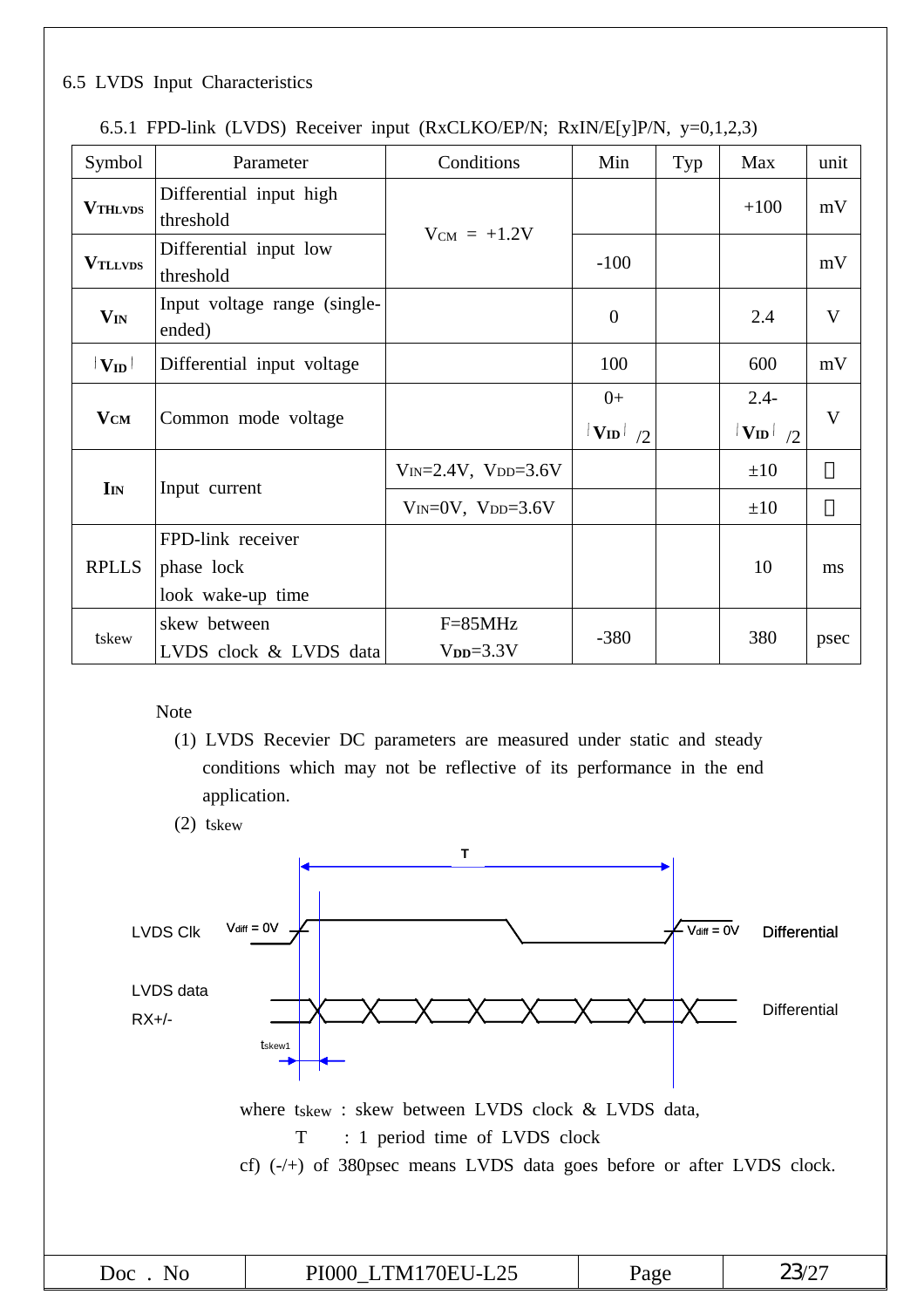# **7. Outline Dimension**

*[ Refer to the next page ]*

| Doc.<br>NO | $\sim$ $\sim$<br>74.<br>`'N⁄ı<br>.<br>$1 - 1$<br>ر ے ب | ባ ጥረ<br>$-$<br><b>-</b> | $\mathcal{A}/\mathcal{D}^-$<br>∼<br>. پ |
|------------|--------------------------------------------------------|-------------------------|-----------------------------------------|
|            |                                                        |                         |                                         |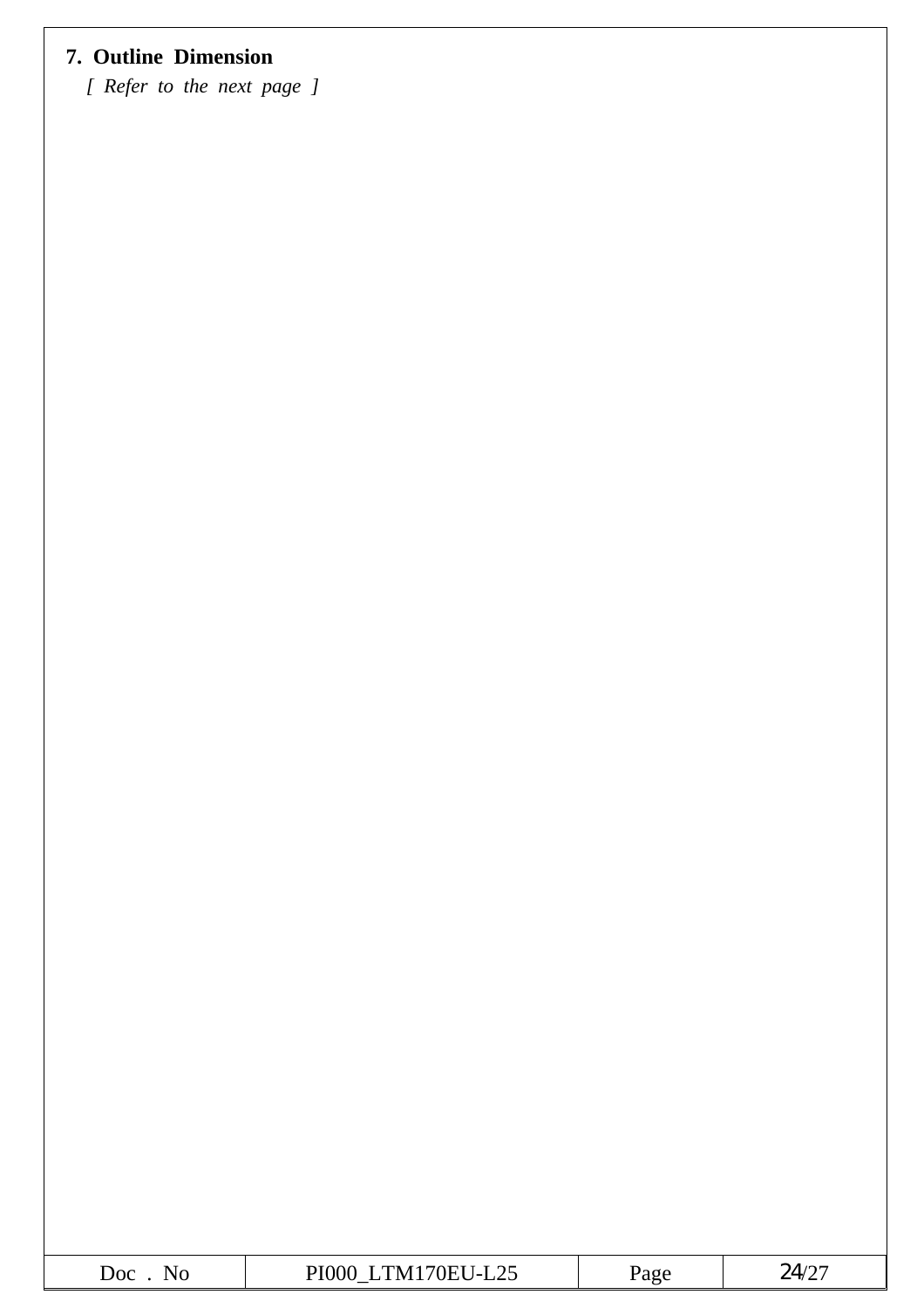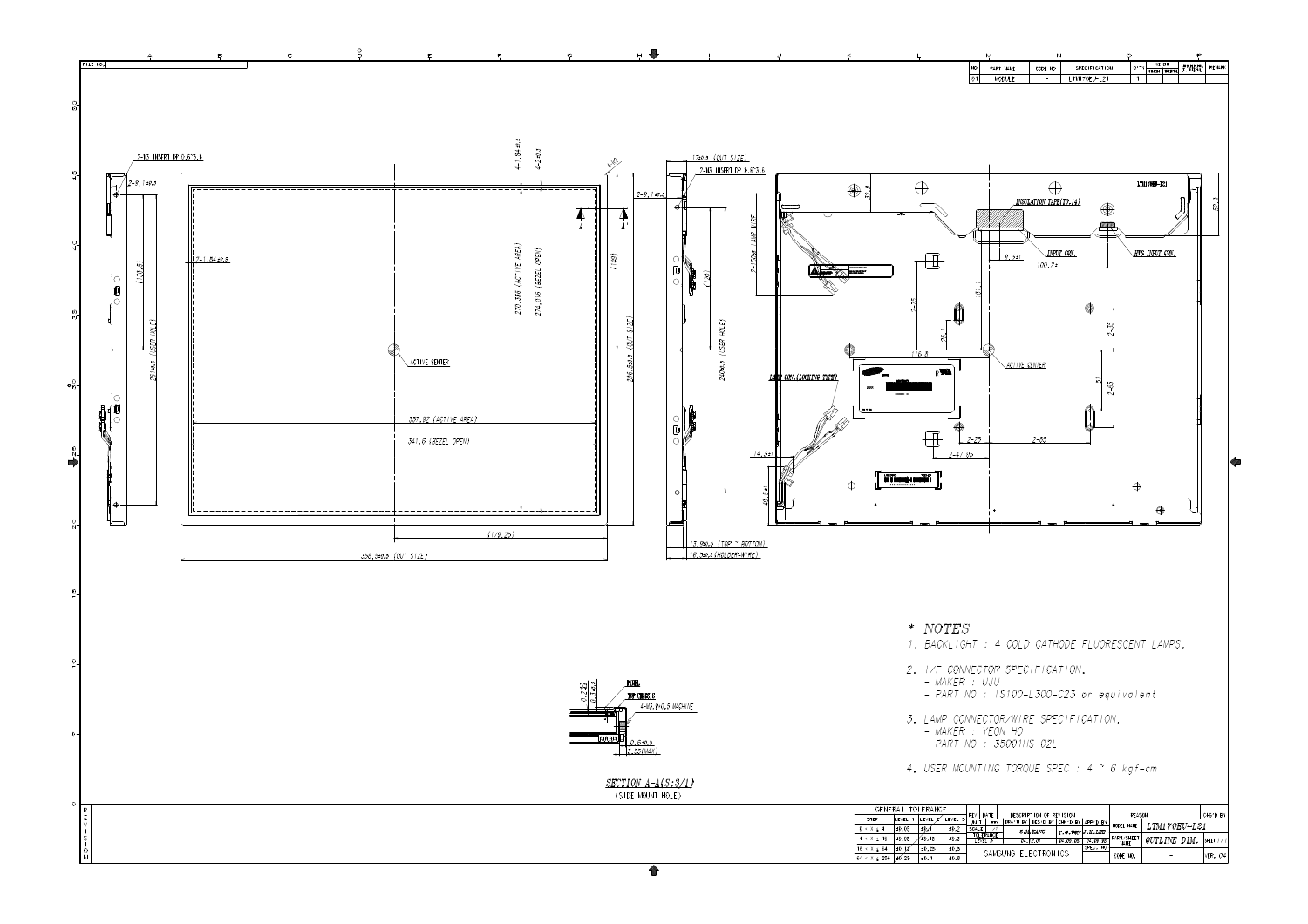### **8. General Precautions**

8.1 Handling

- (a) When the module is assembled, it should be attached to the system firmly using all mounting holes. Be careful not to twist or bend the modules.
- (b) Because the inverter use high voltage, it should be disconnected from power before it is assembled or disassembled.
- (c) Refrain from strong mechanical shock and /or any force to the module. In addition to damage, this may cause improper operation or damage to the module and CCFT back-light.
- (d) Note that polarizers are very fragile and could be easily damaged. Do not press or scratch the surface using the harder than a HB pencil lead.
- (e) Wipe off water droplets or oil immediately. If you leave the droplets for a long time, staining and discoloration may occur.
- (f) If the surface of the polarizer is dirty, clean it using some absorbent cotton or soft cloth.
- (g) The desirable cleaners are water, IPA(Isopropyl Alcohol) or Hexane. Do not use Ketone type materials(ex. Acetone), Ethyl alcohol, Toluene, Ethyl acid or Methyl chloride. It might permanent damage to the polarizer due to chemical reaction.
- (h) If the liquid crystal material leaks from the panel, it should be kept away from the eyes or mouth. In case of contact with hands, legs or clothes, it must be washed away thoroughly with soap.
- (i) Protect the module from static which may cause damage to the CMOS Gate Array IC.
- (j) Use finger-stalls with soft gloves in order to keep display clean during the incoming inspection and assembly process.
- (k) Do not disassemble the module.
- (l) Do not pull or fold the lamp wire.
- (m) Do not adjust the variable resistor located on the module.
- (n) Protection film for polarizer on the module should be slowly peeled off just before use so that the electrostatic charge can be minimized.
- (o) Pins of I/F connector should not be touched directly with bare hands.

| .) $\alpha$<br>$\mathbf{N}$ | PI000 LTM170EU-L25 | Page | 2C/2 |
|-----------------------------|--------------------|------|------|
|-----------------------------|--------------------|------|------|